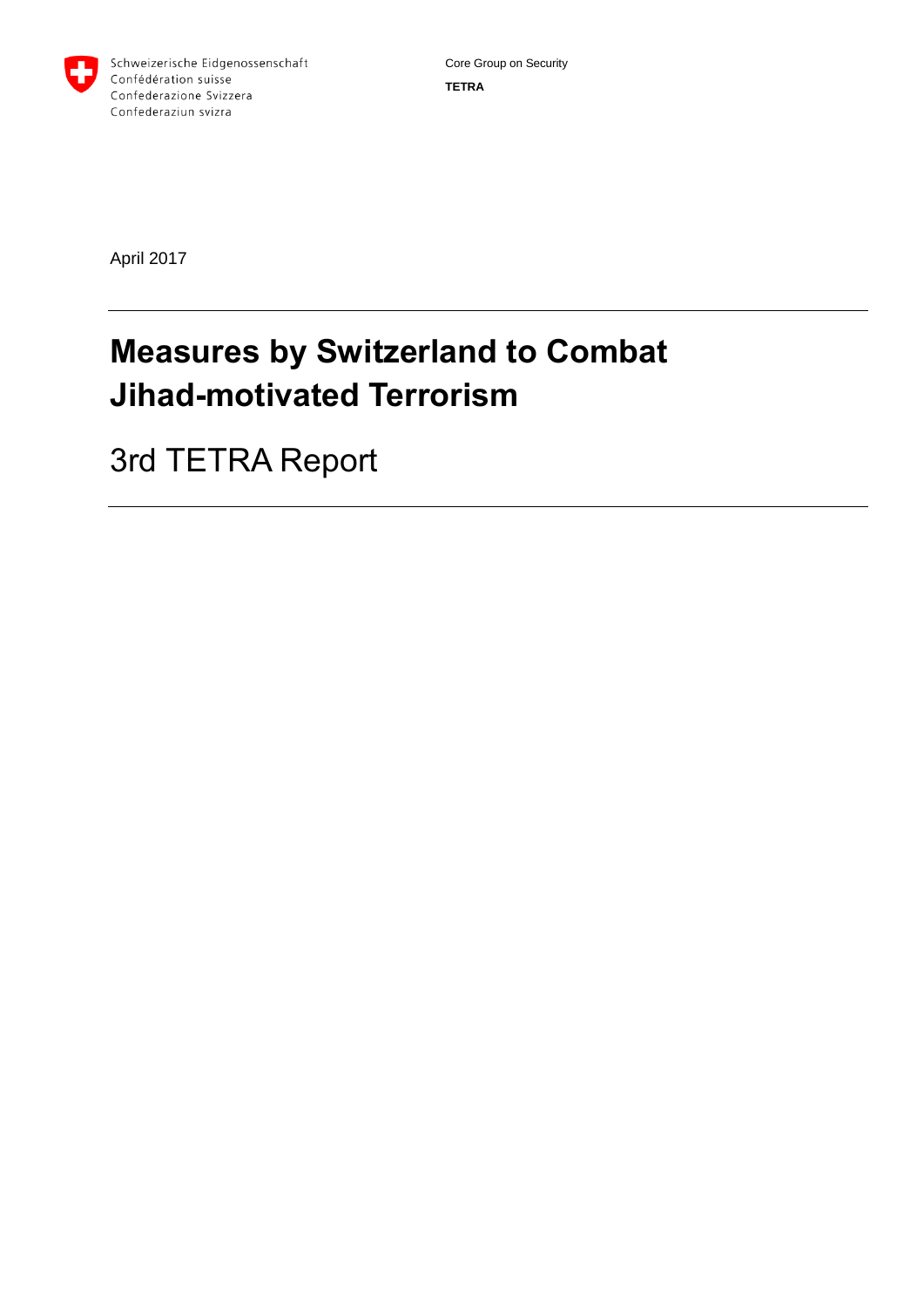# **CONTENTS**

| $\mathbf 1$    |                                                               |                                                                              |  |
|----------------|---------------------------------------------------------------|------------------------------------------------------------------------------|--|
| $\overline{2}$ |                                                               |                                                                              |  |
| 3              |                                                               |                                                                              |  |
|                | 3.1                                                           |                                                                              |  |
|                | 3.2                                                           | Stage 2: Coming to the attention of the Federal Intelligence Service FIS  10 |  |
|                | 3.3                                                           |                                                                              |  |
|                | 3.4                                                           |                                                                              |  |
|                | 3.5                                                           |                                                                              |  |
|                | 3.6                                                           |                                                                              |  |
|                | 3.7                                                           |                                                                              |  |
| $\overline{4}$ | FIGHTING TERRORISM THROUGH CLOSE INTERNATIONAL COOPERATION 23 |                                                                              |  |
| 5              |                                                               |                                                                              |  |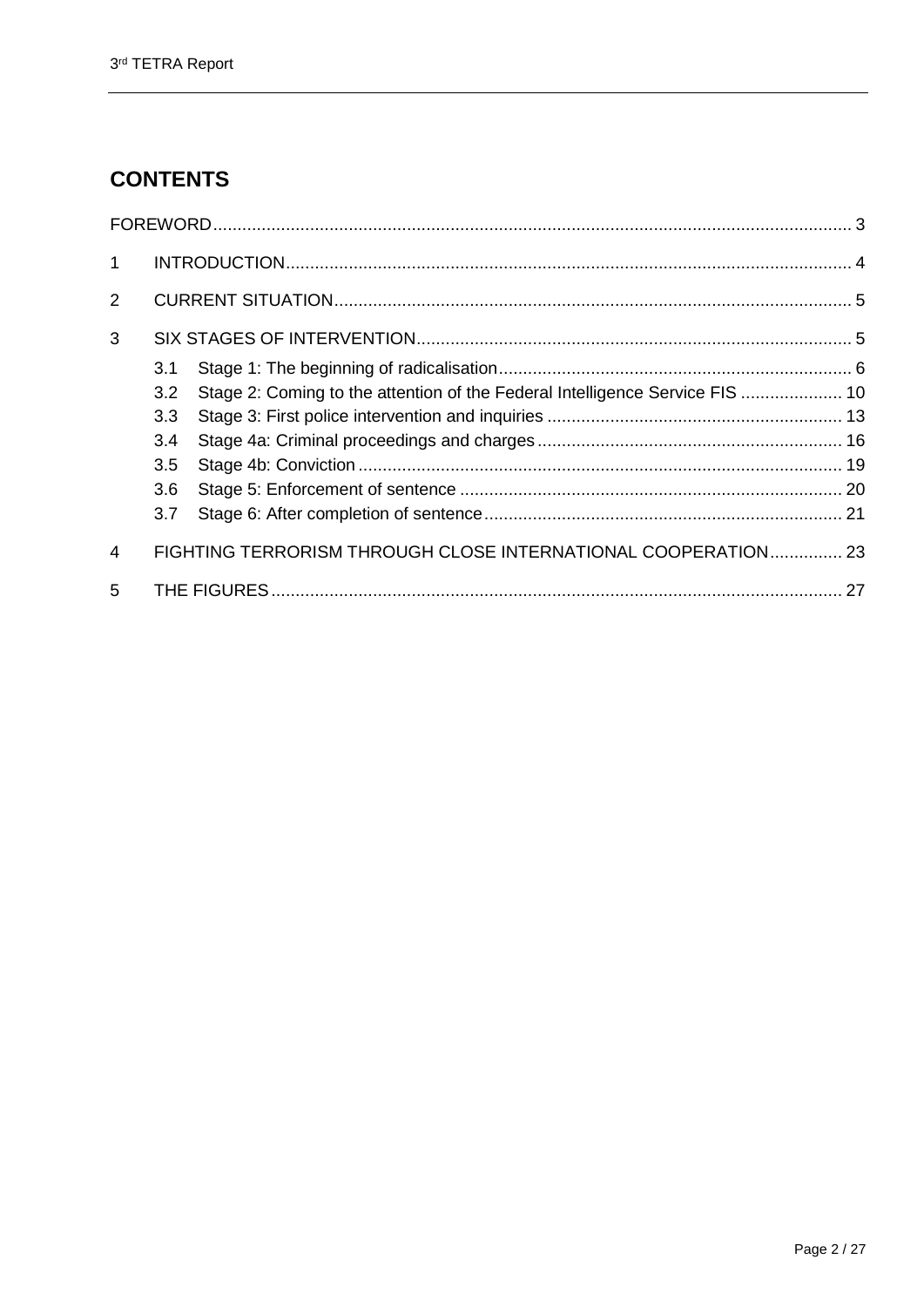# <span id="page-2-0"></span>**FOREWORD**

The man was barely 24 years old when he ploughed an articulated lorry into the crowd at a Christmas market in the heart of Berlin, killing 12 people and injuring many more. A petty criminal who had appeared under various identities, he had left his country of birth  $-$  Tunisia  $-$  a few years earlier and finally ended up in Milan, where he was shot during a police check. This was not the first case of its kind. We are reminded of Istanbul, Nice, Saint-Etienne-en-Rouveray, Ansbach, Brussels, Paris. Jihadist terrorism is here, in the heart of Europe.

This low-cost terrorism, which is carried out using moderate means and requires little planning, can strike anywhere and anytime. The profile of those who commit such acts is diverse: they may be converts, or people from stable families, often they are uneducated petty criminals who are adrift. One element is common to all, however: their radicalisation has been triggered or accentuated by a breach in their life.

How can we identify young people who veer off the track and turn, gradually or rapidly, towards the propaganda of so-called Islamic State? Where is the line between radical ideology – every person is free to think what they want – and criminal behaviour? When does someone become a danger? What can be done about it? How can we identify radicalisation in the early stages and prevent its progression? How should we deal with those who are already radicalised and possibly dangerous? Is deradicalisation possible? Can a person cast off their fascination for killing?

There is no straightforward response to this complex problem, no miracle cure. There is a strong temptation to resort to security measures alone, to adopt measures that are spectacularly one-off or merely symbolic. The response is as complex as the problem. To find solutions we need to go far beyond the scope of action of the security services.

Here lies the strength of TETRA. Federal and cantonal security services have come together and are now collaborating with other agencies that are not principally engaged in security matters. The National Action Plan, which is currently under preparation, follows the same principle. Our approach is to seek interdisciplinary solutions at all levels. As this report shows, numerous services and agencies are involved, and we already have a wide range of instruments at our disposal. However, there are still some shortcomings that need to be addressed.

We are on the right track with TETRA. I am witness on a daily basis to the unrelenting and resolute commitment of numerous men and women who seek solutions to the challenges before us. The fight against terrorism is not over yet. The work continues.

On behalf of TETRA

Nicoletta della Valle, Director fedpol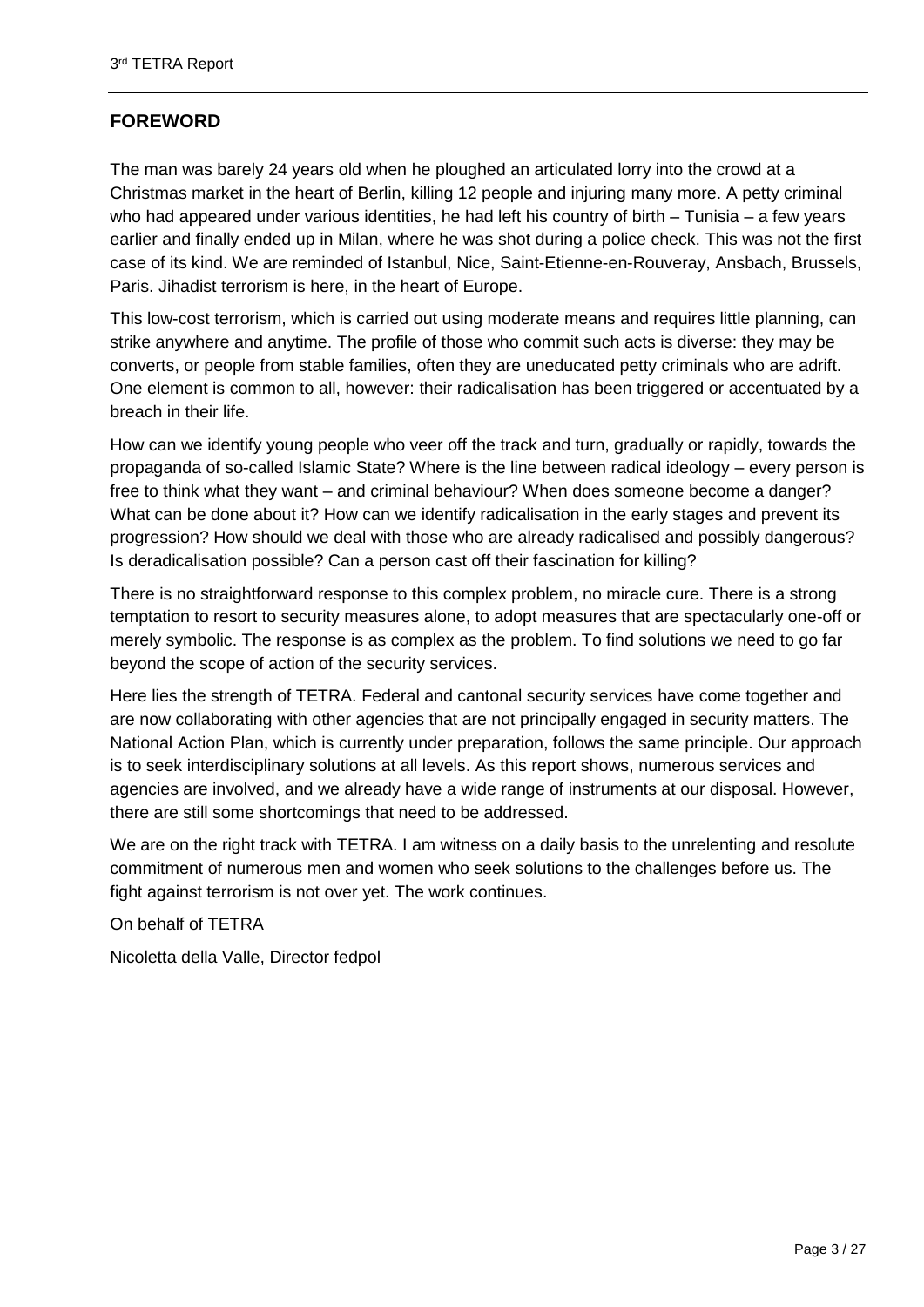# <span id="page-3-0"></span>**1 INTRODUCTION**

Jihad-motivated terrorism has lost none of its relevance since the first TETRA report was published in February 2015. Recognising the crucial importance of effective counter terrorism, the Swiss authorities have strengthened police cooperation at national and international level. And the work of Operational Coordination TETRA is beginning to bear fruit.

Combating terrorism is a complex task: radicalisation often begins subtly; terrorists' profiles are diverse; attacks are carried out using moderate means and with little planning; the step to carrying out the actual act is swift; the choice of victim is vague. This type of lowcost terrorism can strike anyone, anytime, anywhere. Countering this threat requires a multifaceted, interdisciplinary approach that goes beyond the scope of action of the security services.

The 3rd TETRA Report outlines the entire chain of intervention on the path of a terrorist, starting with the first signs of radicalisation, through a conviction by the courts for a terrorist act, and finishing with the person's release from prison. Each stage lists the services or agencies responsible for intervention and indicates what counter-terrorist instruments currently exist or are in planning.

The threat from terrorism continues. TETRA, established originally as a task force, has since become a permanent institution whose task is

# **Composition and mandate of Operational Coordination TETRA (TErrorist TRAcking)**

The aim of Operational Coordination TETRA is to assist the authorities involved in fighting terrorism in coordinating and optimising their work. TETRA is headed by fedpol and comprises the Federal Intelligence Service (FIS), the Office of the Attorney General (OAG), the Crisis Management Centre of the Federal Department of Foreign Affairs (FDFA), the Swiss Border Guard (SBG), the State Secretariat for Migration (SEM), the Federal Office of Justice (FOJ), the National Police Command (FST P) and the Conference of Cantonal Police Commanders of Switzerland (CCPCS). TETRA can also include other authorities, such as law enforcement services, in its considerations on combating terrorism.

In accordance with Switzerland's strategy to combat terrorism, which has been approved by the Federal Council, TETRA's objectives are:

- to prevent terrorism in Switzerland;
- to prevent the export of terrorism abroad and support for terrorism in Switzerland;
- to provide support to its international partners in preventing terrorism;
- to prevent the risk of blackmail from terrorism;
- to prepare Switzerland to respond to a terrorist attack;
- to ensure that Switzerland is a reliable and diligent partner at international level, committed to international law.

# TETRA:

- assesses the situation on an ongoing basis;
- coordinates specific cases;
- evaluates existing measures;
- proposes new measures and puts forward recommendations for action.

operational coordination. The renaming of the group takes account of the fact that, due to the geopolitical situation, terrorism will not be eradicated anytime soon. Indeed, we must be prepared for a long-term commitment.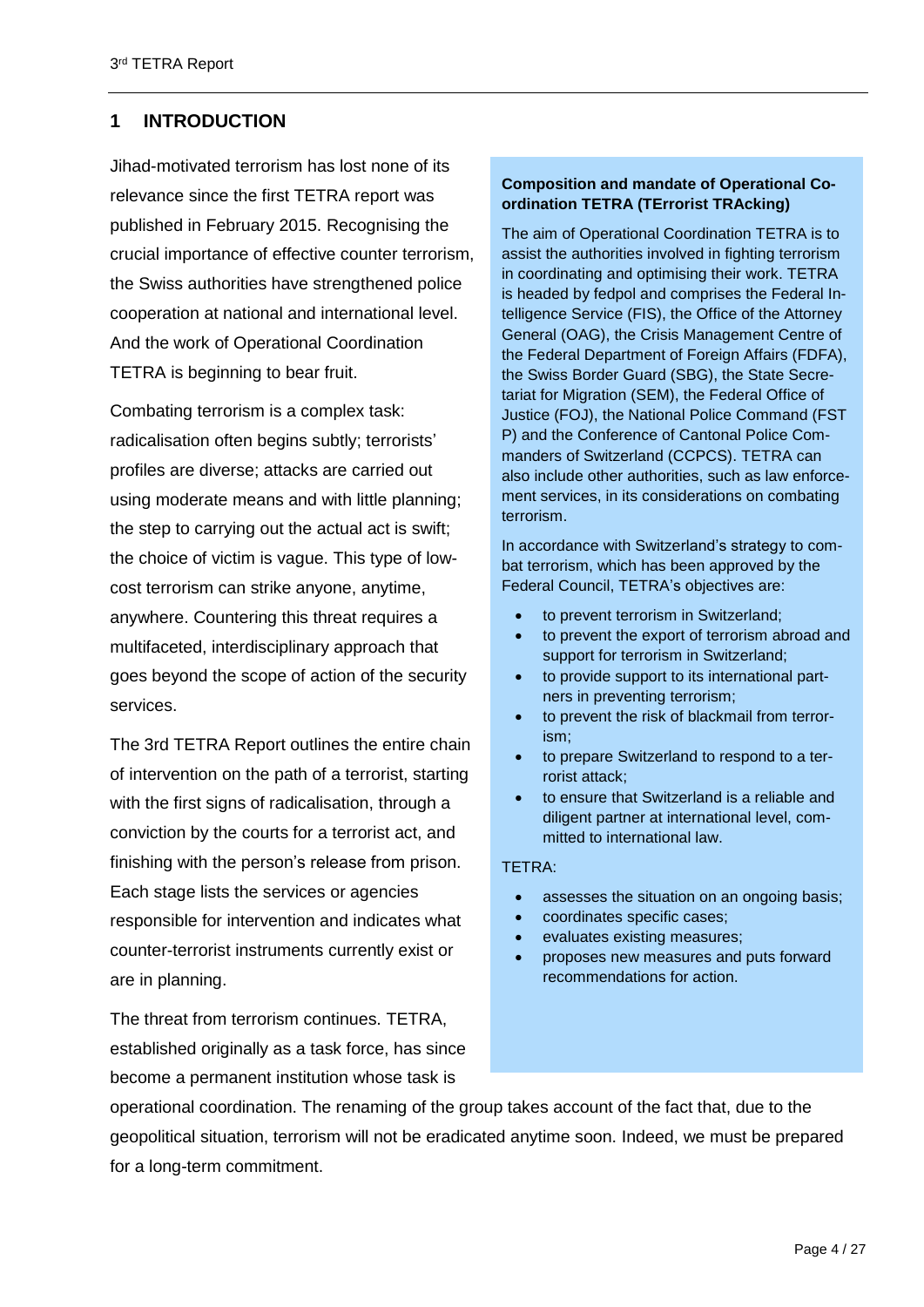# <span id="page-4-0"></span>**2 CURRENT SITUATION**

In view of the attacks in Europe since 2015 and the ongoing terrorist activities of various Jihadist groups and organisations, the threat of a terrorist attack remains heightened or even high in many European countries. Further attacks in Europe are likely; these may range from simple attacks by individuals or small cells, to complex missions by groups such as so-called Islamic State. Switzerland, as a member of the Western world, considered by Jihadists to be anti-Islamic, could also become the target of a terrorist attack. As a result, the threat level in our country remains 'heightened'.

The most likely threat to our country comes from attacks by individuals or small cells using few logistical resources. The perpetrators may be people who have been radicalised in our country or jihadist fighters returning from conflict zones. They may be inspired only by jihadist propaganda, or they may be in contact with so-called Islamic State or other jihadist groups.

The accumulation of attacks in Europe and their wide media coverage could inspire radicalised people in Switzerland to carry out acts of violence: the risk of an attack in our country is assumed to rise temporarily following an attack in Europe (copy-cat effect). On the other hand, Switzerland could be used by jihadists as a transit country or as a logistical base for preparing attacks in other countries. There are several examples of terrorist-related connections to Switzerland; the Paris attacker who travelled through Switzerland or the infiltration of migration flows by jihadists are just two such examples.

The terrorist threat to Switzerland is a long-term challenge for national security policy. The current threat will not dwindle or disappear by recapturing territory lost to so-called Islamic State, whose propaganda continues to exert a powerful effect on its target groups. There is evidence that IS middlemen and potential attackers as well as IS-controlled cells are in Europe. And the core Al-Qaeda and its regional groups continue to pose a threat to Western interests.

The rising threat by international terrorism in the last few years goes hand-in-hand with a general deterioration of the security situation in Europe and hence in Switzerland. This deterioration stems not least from the cross-border threat posed by an increasing number of non-state actors. And there is no turnaround in sight in the coming years.

# <span id="page-4-1"></span>**3 SIX STAGES OF INTERVENTION**

Fighting terrorism is a complex undertaking. Counter terrorism measures are only effective if they are based on a multifaceted, interdisciplinary and coherent response. This chapter illustrates the whole chain of intervention possibilities using the fictitious example of a young man who undergoes radicalisation. Each stage indicates the services responsible for intervention and what instruments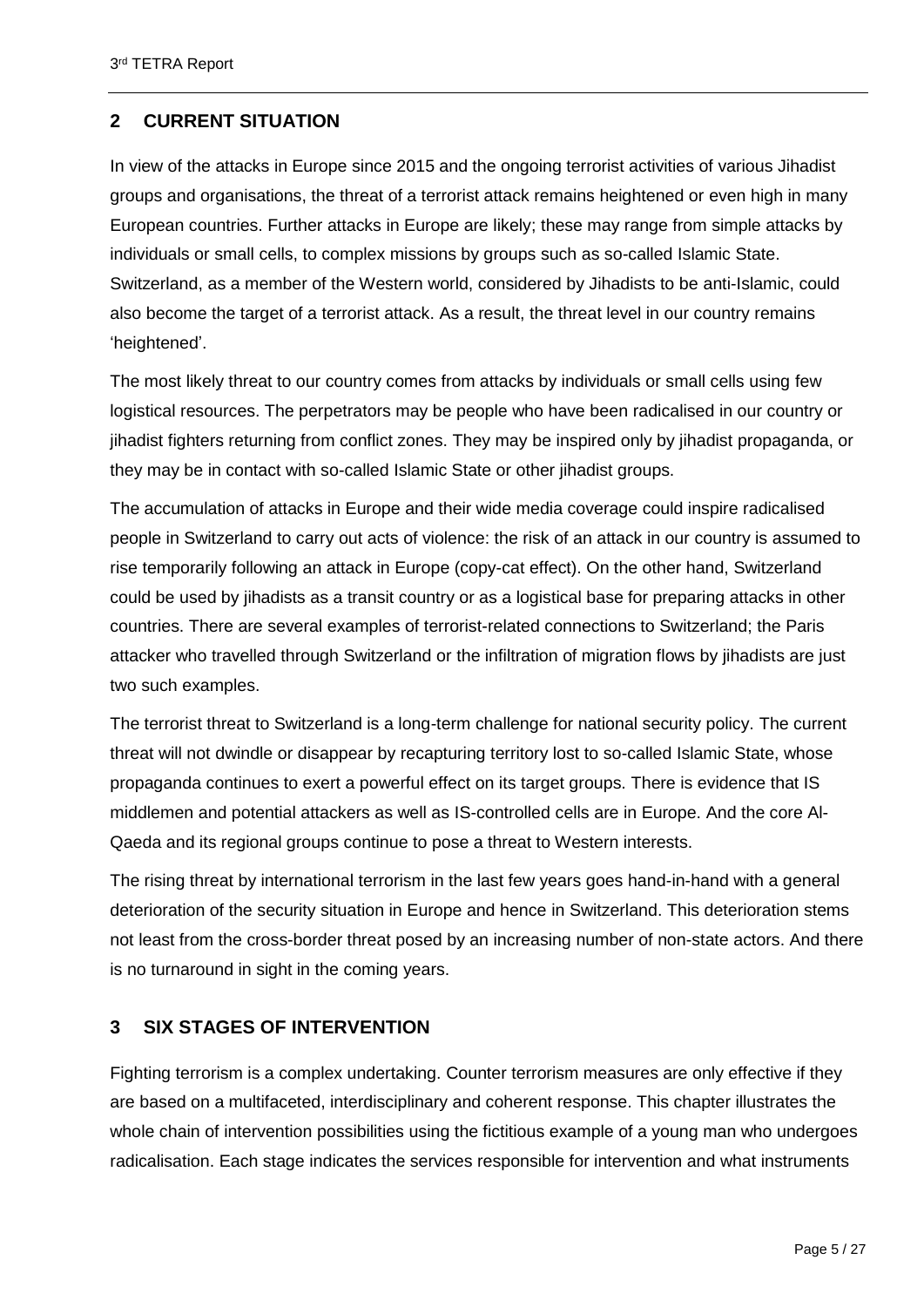are currently available or in the planning. The 'Zoom in on…' sections focus on a particular issue or a specific case.



# <span id="page-5-0"></span>**3.1 Stage 1: The beginning of radicalisation**



#### **The beginning of radicalisation**

Radicalisation often begins subtly or casually, as in the fictitious case of our young man who is feeling a little disorientated. Perhaps he has given up his apprenticeship or studies, his girlfriend has left him, and he is feeling alone and misunderstood. He goes through a period of aimlessness, feels excluded from society and searches for answers. He begins to change. At this point he is not yet on the radar of the police or the Federal Intelligence Service. He is simply going through a hard time, questioning the meaning of life. It is up to local structures and services to detect the young man's budding radicalisation and intervene.

#### **Services responsible**

Cantonal and communal authorities and services (education department, social welfare services and migration offices), public institutions (victim assistance and violence prevention services), civil society organisations (counselling services, street-level social workers, youth workers)

#### **Existing instruments**

Prevention programmes in the cantons, cities and communes (e.g. violence prevention programmes)

#### **Instruments in planning**

National Action Plan to Prevent Radicalisation and Violent Extremism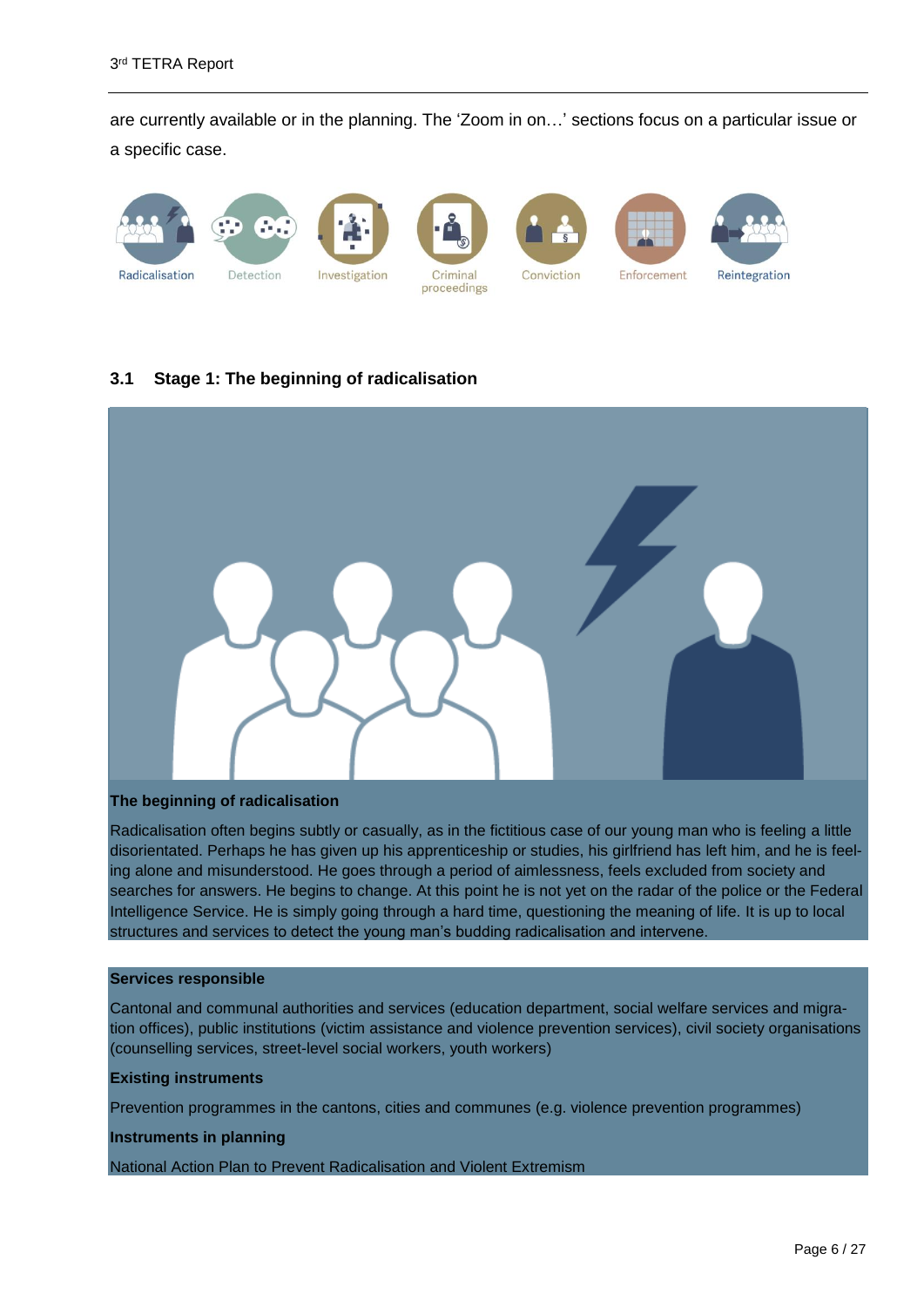# **Work to date**

 $\overline{a}$ 

The initial stage of radicalisation is extremely important. It is at this point early detection is possible and potential radicalisation can be nipped in the bud. The 2nd TETRA Report (October 2015) highlighted the important role of services outside the field of law enforcement for preventing radicalisation from the very beginning. As part of the work by TETRA and in cooperation with the cantonal conferences, the Delegate of the Swiss Security Network (SVS) was mandated to carry out a survey of existing measures to counter jihadist radicalisation outside the field of security. The SVS report was published in July 2016<sup>1</sup> and focuses on extra-security related instruments to facilitate the early recognition of radicalisation. Its conclusions correspond to those reached by other countries:



- People who tend to radicalisation do not have a typical profile.
- Prevention must be based on cooperation between the services responsible for education, integration and social welfare.
- The exchange of information and cooperation between the various stakeholders in the field of prevention on the one hand, and the security services and judicial authorities on the other, must be strengthened.
- Prevention instruments must be built upon existing structures.
- Solutions should be developed, incorporated and adapted at local level.
- Procedures involving the exchange of information and the early identification of radicalisation should be clearly defined.

<sup>1</sup> *Measures to prevent radicalisation*, July 2016, Swiss Security Network SVS [http://www.svs.admin.ch/content/svs-internet/en/dokumentation/\\_jcr\\_content/contentPar/downloadlist/down](http://www.svs.admin.ch/content/svs-internet/en/dokumentation/_jcr_content/contentPar/downloadlist/downloadItems/41_1467367990307.download/SSN%20Report_prevention%20radicalisation_july%202016.pdf)[loadItems/41\\_1467367990307.download/SSN%20Report\\_prevention%20radicalisation\\_july%202016.pdf](http://www.svs.admin.ch/content/svs-internet/en/dokumentation/_jcr_content/contentPar/downloadlist/downloadItems/41_1467367990307.download/SSN%20Report_prevention%20radicalisation_july%202016.pdf)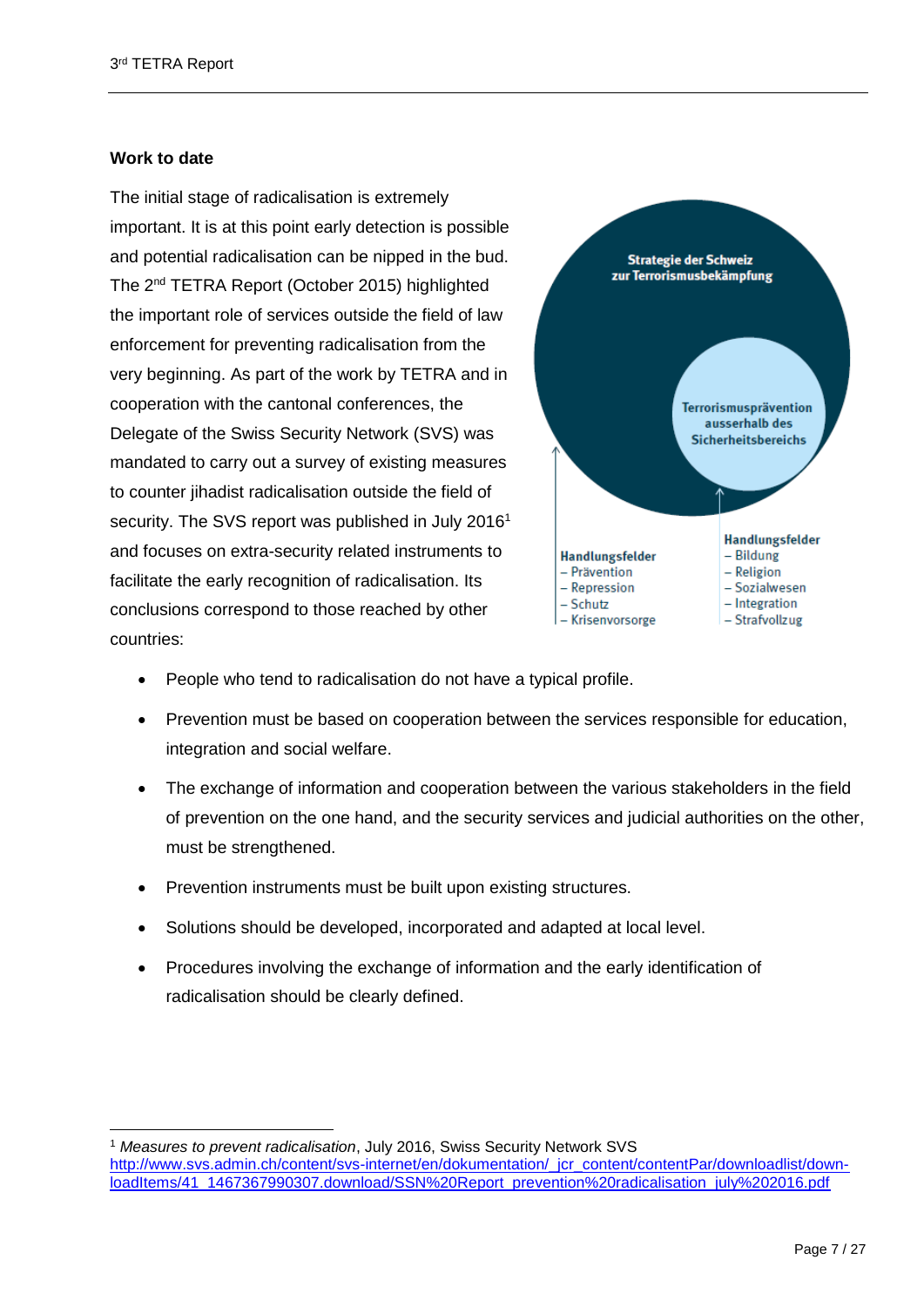# **Zoom in on…:** *Gardez le lien* **(a website of the canton of Geneva for the prevention of violent religious and political radicalisation)** *[www.gardezlelien.ch](http://www.gardezlelien.ch/)*

As part of its strategy to prevent violent religious and political radicalisation, the canton of Geneva has set up the website *Gardez le lien*. The canton focuses its efforts on preventing violence and promoting resocialisation, a strategy based on the Danish Aarhus programme. Resocialisation, i.e. reintegration of the radicalised person into society, is the focal point of the work by the canton. To attain this goal, it offers help and support through various channels. The website provides information on what kind of help is available to whom and under what conditions. Anyone interested in making use of what is on offer can get in touch with the competence centre using the online contact form. Another channel is the helpline, which has been in operation since December 2016. Further elements of the canton's strategy include training events and symposiums, as well as the development and financial support of projects to counter radicalisation and violence.

## **Zoom in on…:** *Fachstelle Extremismus und Gewaltprävention (FSEG)*

In October 2016, the town of Winterthur set up a specialised unit (Fachstelle Extremismus und Gewaltprävention FSEG)<sup>2</sup> aimed at preventing violent extremism and radicalisation in the early stages. The unit offers confidential counselling in various languages, and anyone making use of its services may remain anonymous. Various instruments, such as situation analyses, the identification of early warning signals and risk assessments, enable those involved to intervene at an early stage in cases where a person is in potential danger of becoming radicalised. The FSEG offers counselling, coaching and mediation by specialists in the fields of psychology, psychiatry and child and adult protection. The unit maintains a close exchange of information with the police. Its work is directed at the public and at specialists from the field of violence prevention, providing training for stakeholders from schools, social welfare services, the field of youth work and religious communities. It is part of the Winterthur Prevention Network, which also includes the Special Unit for Promoting Integration and the Municipal Police of Winterthur. This approach fosters networking at various levels, which facilitates the early detection of those at risk from becoming radicalised and the transfer of knowledge, the latter being a key element in fighting extremism.

<sup>2</sup> [https://stadt.winterthur.ch/gemeinde/verwaltung/soziales/soziale-dienste/praevention-und](https://stadt.winterthur.ch/gemeinde/verwaltung/soziales/soziale-dienste/praevention-und-suchthilfe/fachstelle-extremismus)[suchthilfe/fachstelle-extremismus](https://stadt.winterthur.ch/gemeinde/verwaltung/soziales/soziale-dienste/praevention-und-suchthilfe/fachstelle-extremismus) (available in German only)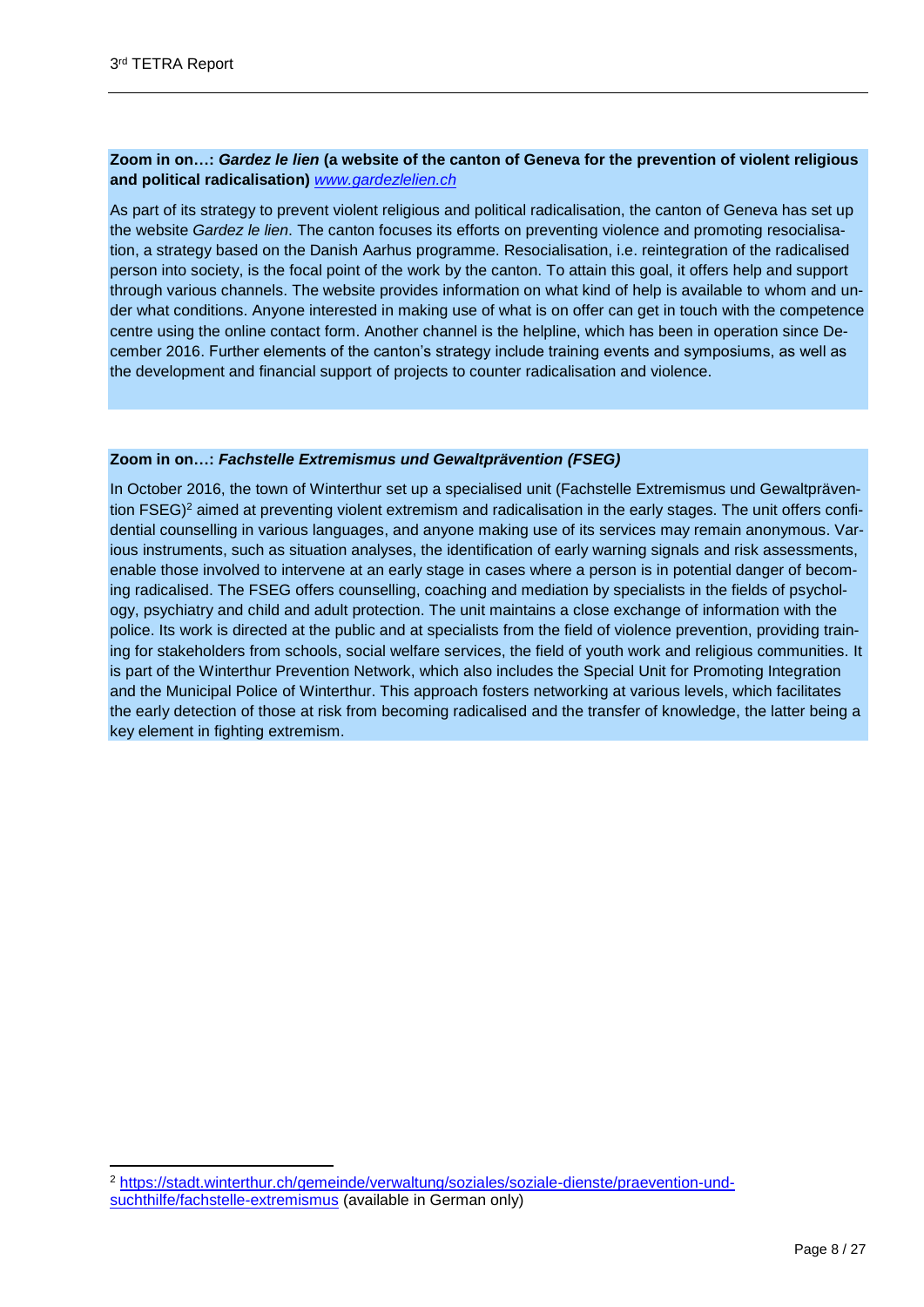# **Still to come**

The Delegate for the Swiss Security Network (SVS) was tasked on 8 September 2016 with compiling in cooperation with the competent federal, cantonal, municipal and communal services and agencies a National Action Plan to Prevent Radicalisation and Violent Extremism. The NAP will be based on a July 2016 survey by the SVS of existing measures to counter radicalisation, as well as on the 1<sup>st</sup> TETRA Report<sup>3</sup> of February 2015 and the 2<sup>nd</sup> TETRA Report<sup>4</sup> of October 2015. It will propose measures to prevent and combat all forms of radicalisation that lead to terrorism. As mentioned in the 2<sup>nd</sup> TETRA Report, there is also a need for action regarding the deradicalisation and rehabilitation of jihad returnees and convicted jihadists before, during and after the enforcement of their judicial sentence. The NAP will therefore particularly address these two issues. It will also outline numerous areas in which action is required, such as in the fields of early detection, security, awareness-raising and deradicalisation. The aim is to draw up a comprehensive plan of action containing specific and practicable measures that are workable on a daily basis. The NAP is scheduled for approval by political bodies (the political platform of the SVS, the executive body of the Conference of Cantonal Justice and Police Directors, the executive body of the Swiss Conference of Cantonal Directors of Education, the Conference of Cantonal Directors of Social Affairs, Swiss Towns Association, Swiss Communes Association) in the third quarter of 2017. The NAP is intended as an instrument to help the cantons and communes establish strong and effective structures to prevent radicalisation, and to support and further develop existing services or projects. Moreover, the federal authorities are to examine how they can support these institutions financially. According to the priorities of the Federal Department of Justice and Police's crime prevention strategy for the 2016-2019 legislative period<sup>5</sup>, federal-level crime prevention should be defined in a so-called framework ordinance<sup>6</sup>, which would allow the Confederation to provide financial support to projects or programmes aimed at prevening and combating radicalisation and terrorism. This would enable the support of existing schemes and help to foster new ones.

<sup>&</sup>lt;sup>3</sup> 1st TETRA Report: Combating Terrorism in Switzerland, February 2015, [https://www.ejpd.ad](https://www.ejpd.admin.ch/dam/data/fedpol/aktuell/news/2015/2015-02-26/ber-d.pdf)[min.ch/dam/data/fedpol/aktuell/news/2015/2015-02-26/ber-d.pdf](https://www.ejpd.admin.ch/dam/data/fedpol/aktuell/news/2015/2015-02-26/ber-d.pdf) (not available in English) <sup>4</sup> 2nd TETRA Report: Measures by Switzerland to Combat Jihadist Terrorism, October 2015, [https://www.fed](https://www.fedpol.admin.ch/dam/data/fedpol/aktuell/news/2015/2015-11-02/ber-tetra-d.pdf)[pol.admin.ch/dam/data/fedpol/aktuell/news/2015/2015-11-02/ber-tetra-d.pdf](https://www.fedpol.admin.ch/dam/data/fedpol/aktuell/news/2015/2015-11-02/ber-tetra-d.pdf) (not available in English) 5 https://www.admin.ch/gov/de/start/dokumentation/medienmitteilungen.msg-id-59808.html

<sup>6</sup> The framework ordinance is based on Art. 386 Swiss Criminal Code SCC (Preventive Measures), SR 311.0.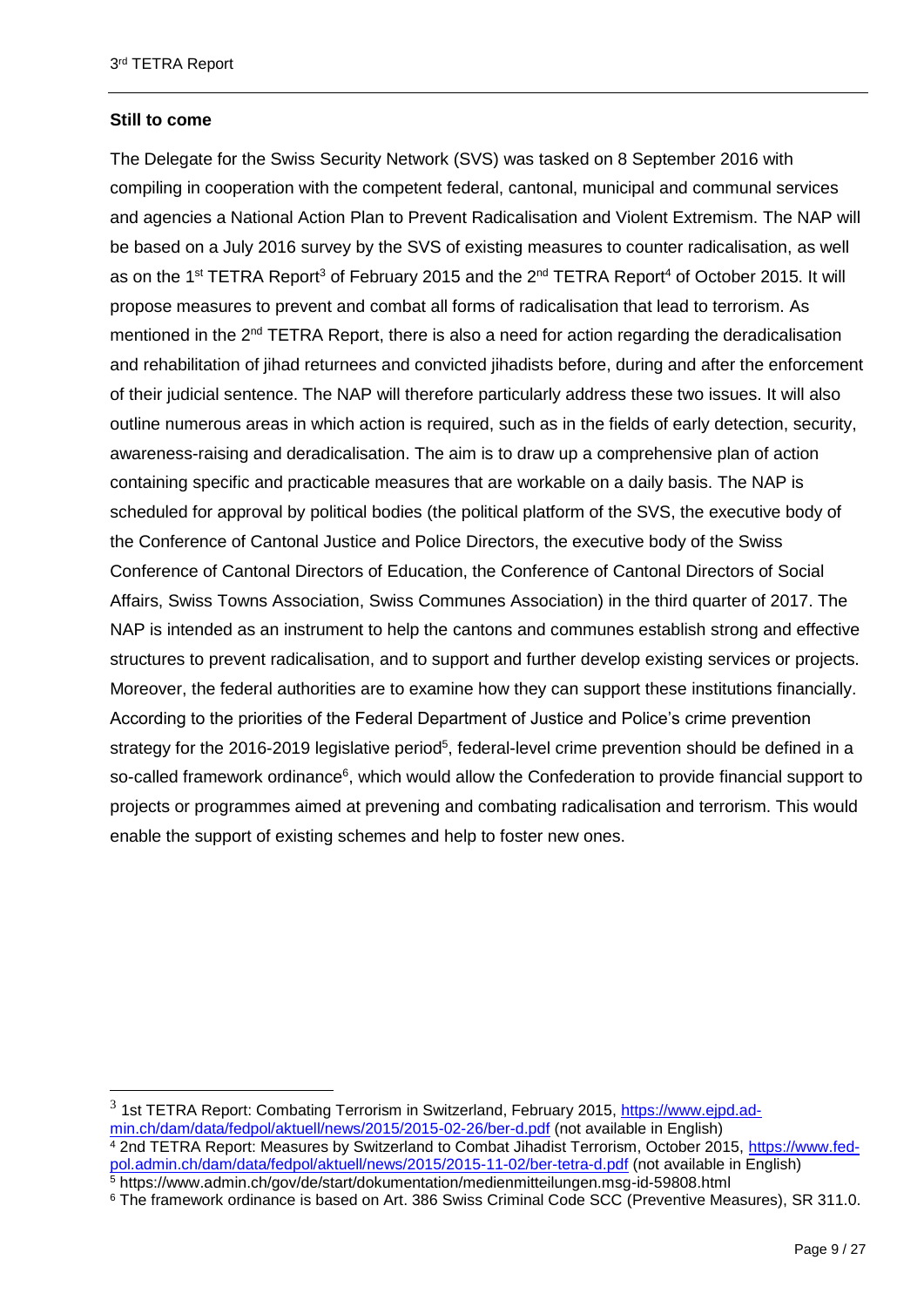

# <span id="page-9-0"></span>**3.2 Stage 2: Coming to the attention of the Federal Intelligence Service FIS**

#### **Detection**

The young man in our story becomes increasingly radicalised. He is active on social networking websites, posts favourable comments on so-called Islamic State and reads jihadist propaganda. By doing so, he expresses admiration for those fighting in Syria or carrying out attacks. At this point he comes to the attention of the FIS.

If the young man is an asylum seeker, the cantonal migration authorities and the State Secretariat for Migration (SEM) can provide helpful information on his radicalisation.

#### **Services responsible**

FIS and cantonal intelligence services, SEM

#### **Existing instruments**

Internet monitoring for jihadist activities, preventive dialogue

Refusal/revocation of asylum and residence permits

Refusal of visa

Close cooperation between security services (TETRA)

**Instruments in planning**

Entry into force of the Intelligence Service Act

# **Work to date**

In the course of monitoring the internet for jihadist activities, the FIS had identified 497 suspicious users up to the end of 2016 who were either disseminating jihadist propaganda within Switzerland or from Switzerland abroad, or who were in contact with people in Switzerland or abroad who were advocating such ideas. These internet users are not necessarily a threat to internal and external security, however.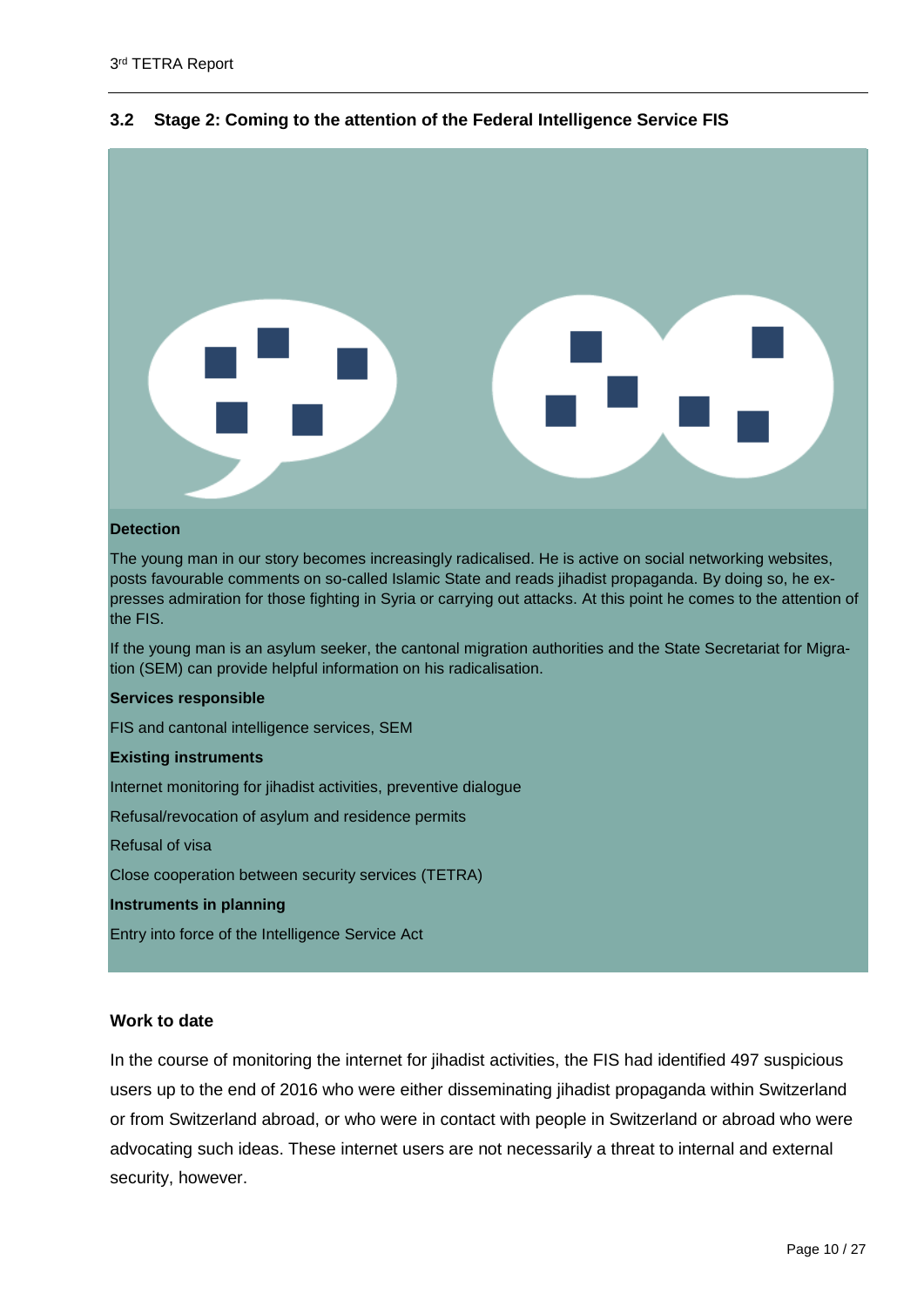The FIS monitors public websites, social media and chat forums known to be used by jihadists. If there is evidence that a radicalised person is prepared to use violence or shows interest in travelling to a conflict region, the FIS summons the person for an interview. This is known as 'preventive dialogue' (see the 'Zoom in on…: Preventive dialogue' section below). If the person is a foreign national, the FIS can request partner services to impose measures under legislation pertaining to foreign nationals, such as entry bans, deportation, revocation of residence permits or a police database entry to determine the person's whereabouts. If there is a growing suspicion that the person has committed or may commit a criminal offence, the FIS forwards the case to the prosecution authorities.

# **Early detection by local authorities**

The cantonal authorities play an important role in the early detection of people who start to become radicalised. This is because these authorities are close to and know their communities. Information relevant to the early detection of potential radicalisation is relayed quickly to the pertinent federal services, particularly the FIS. This exchange of information works well.

# **Examining asylum requests**

At present, the asylum requests of people from certain high-risk countries are subject to a two-step examination. The first step involves a database inquiry of national and international police information systems, and the interviewing of asylum seekers by SEM. The second step involves an analysis of the applicant's asylum file by the FIS to determine if the asylum seeker potentially poses a security threat. Asylum seekers from certain high-risk countries are subject to blanket screening by the FIS.

For all cases received from SEM, the FIS conducts an initial inquiry in its own and other federal databases, such as the National Police Index. If the FIS establishes a security risk, it conducts further, more in-depth inquiries, including requests for information from partner agencies both within Switzerland and abroad. If the person in question is an asylum seeker the FIS does not conduct inquiries in the country of origin to avoid putting the person in danger. After examining the case, the file is returned to SEM for further processing. Depending on the findings, the FIS attaches a commentary; it may recommend the asylum request be rejected or note that the aslyum seeker could pose a threat. The definite decision on asylum rests with SEM, however.

The number of asylum cases examined by the FIS has risen markedly in the last three years. In 2014, when 24,000 people requested asylum, the FIS examined 2,488 files. This number rose to 4,910 cases from a total of 39,500 asylum requests in 2015.

In 2016, 27,200 people sought asylum in Switzerland. In the same period the FIS examined 5,202 cases in connection with a potential threat to national security. Of these, it recommended that 14 asylum requests be rejected on the grounds that the applicants posed or could pose a threat to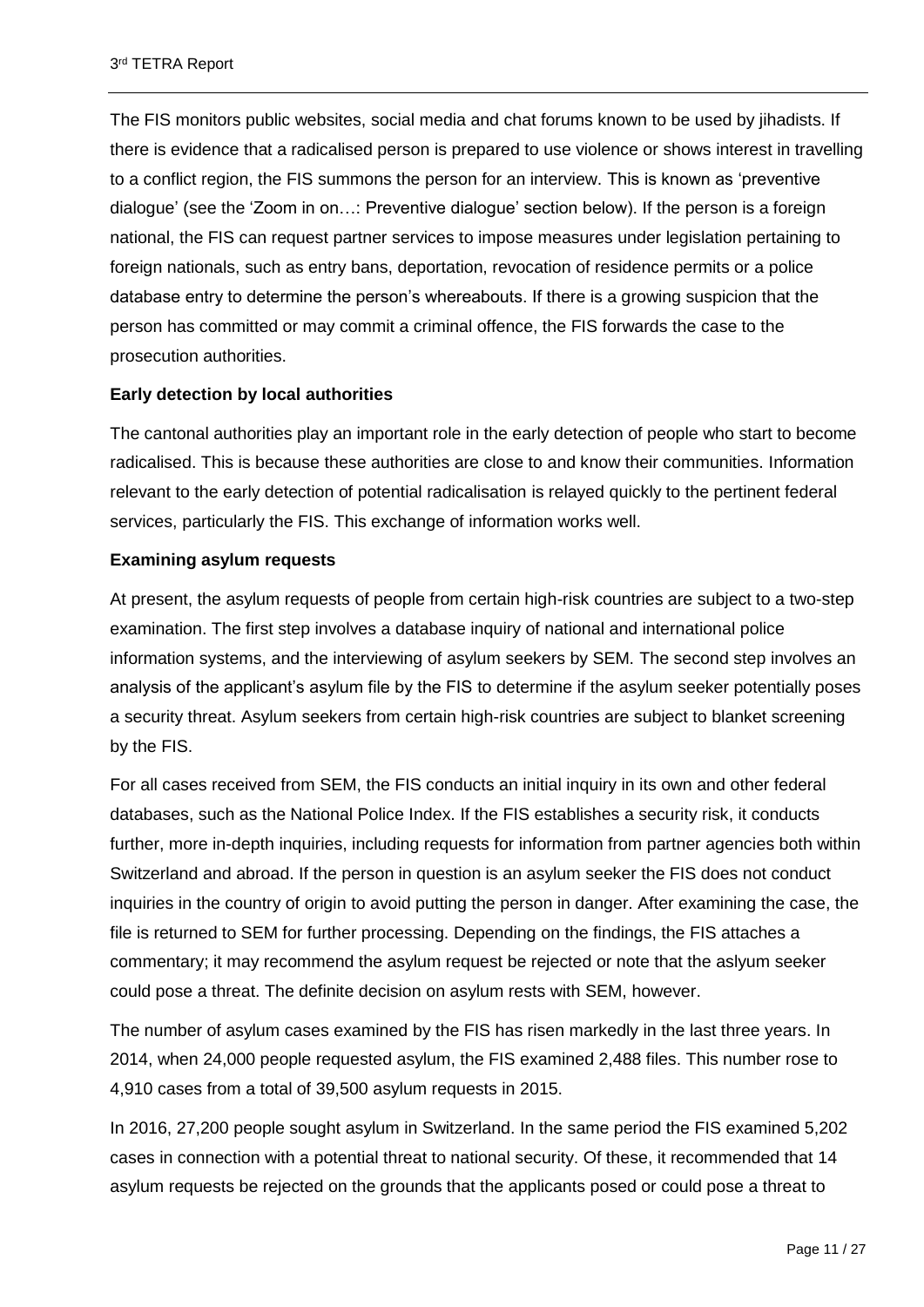security. In one instance the FIS recommended that the person's asylum and refugee status be revoked.

#### **Zoom in on…: The object of preventive dialogue**

Preventive dialogue is when the FIS makes direct contact with a person who it believes may commit a criminal act. During this (voluntary) dialogue, the FIS informs the person of the criminal consequences of such an act. The aim of the dialogue is to prevent the person from committing a crime. It also sends out a signal that the person is on the security services' radar. In a few cases the FIS has succeeded in preventing a person from travelling to a conflict region to fight or from spreading propaganda inciting violence. If minors are involved, preventive dialogue with the parents and other people close to the minor can be helpful in raising awareness about a child's activities, especially online.

## **Zoom in on…: A case study of jihadist monitoring by the FIS**

In autumn 2016, the FIS's attention was drawn to an internet user who had uploaded a profile picture of IS fighters. On searching the user's photo collection, the FIS found that in the previous few weeks he had been disseminating IS propaganda and maintaining contacts to numerous other users with a jihadist profile. The user's activities suggested he lived in Switzerland and his Facebook profile indicated that he was an IS sympathiser. The FIS therefore began monitoring his activities and found that he was disseminating IS propaganda – including videos of IS executions – nearly every day. The dissemination of jihadist material including the depiction of excessive violence suggested his radicalisation was well advanced. It was the FIS's opinion that the user's online activities were a violation of the Federal Act on the Prohibition of Al Qaeda, Islamic State and Associated Organisations and of Article 135 of the Swiss Criminal Code. As a consequence, it forwarded the case to the Office of the Attorney General (OAG).

# **Still to come**

# **Federal Act on the Intelligence Service (Intelligence Service Act)**

On 25 September 2016, the Swiss electorate approved the new Intelligence Service Act. It is scheduled to come into force on 1 September 2017 and will grant the FIS new surveillance powers. However, even with the new act in force, the FIS will not be permitted to monitor all jihad returnees to Switzerland or put every terrorist suspect under surveillance. The legislation stipulates clearly under what conditions a person may be monitored, thus ensuring that surveillance is restricted to the most serious cases. Each case must be authorised by the Federal Administrative Court, which decides on a case-by-case basis according to the principles of legality, proportionality and practicality, and after considering whether less severe measures could be applied. The final say rests with the head of the Federal Department of Defence, Civil Protection and Sport, in consultation with the heads of the Federal Department of Justice and Police and the Federal Department of Foreign Affairs.

# **Mandatory reporting by private service providers in the field of asylum**

A further area requiring scrutiny is the care of asylum seekers, which is performed mostly by private service providers. At present, any private individual or institution that suspects an asylum seeker of becoming radicalised is under no obligation to report it to the authorities. This could have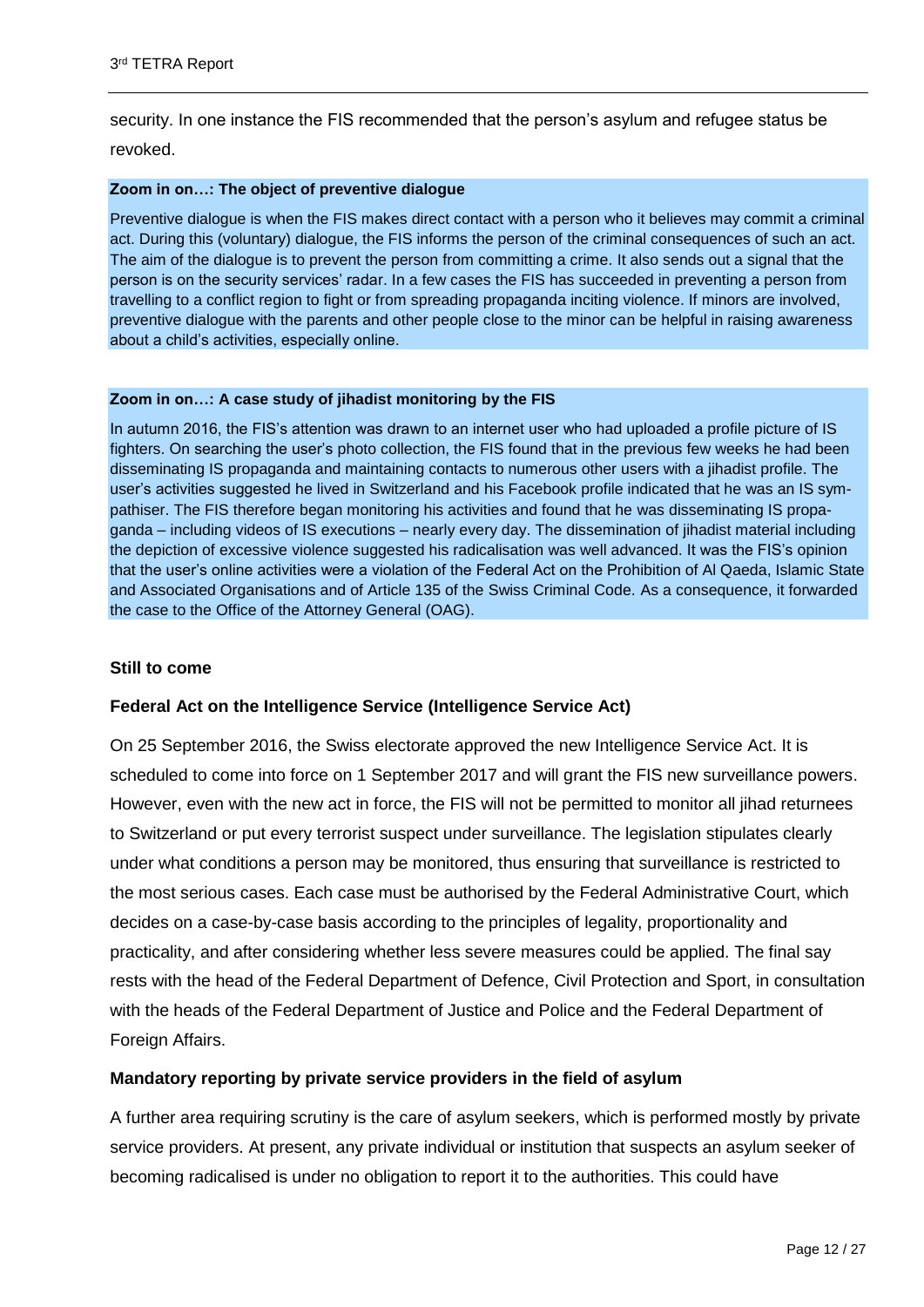implications for security. The Federal Office of Justice is currently examining whether it is necessary to introduce mandatory reporting for private service providers or individuals. In its response to the interpellation by Claude Janiak (16.3905), the Federal Council spoke out in favour of looking into the question of mandatory reporting.



# <span id="page-12-0"></span>**3.3 Stage 3: First police intervention and inquiries**

## **First police intervention and inquiries**

In our case study, the young man becomes increasingly radicalised. The FIS suspects him of committing a criminal offence and officially hands over the case to fedpol. Criminal proceedings have not yet been opened, but fedpol begins initial inquiries.

#### **Services responsible**

fedpol

#### **Existing instruments**

Police inquiries

Refusal/withdrawal of asylum and residence permits

Entry ban and refusal of visa

Removal and deportation (endangering security)

Close cooperation between TETRA security services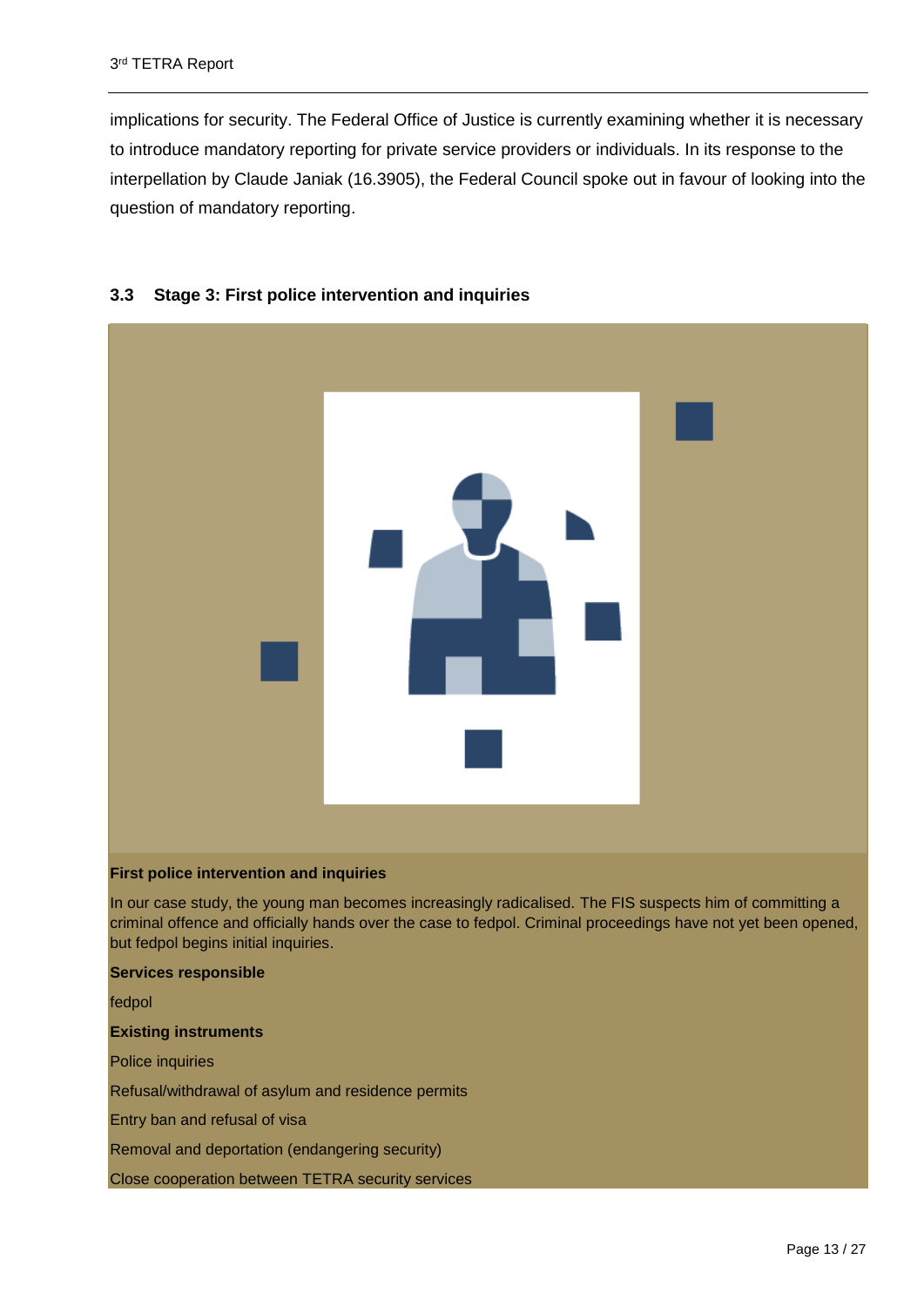# **Instruments in planning**

New extra-procedural police measures: travel document restriction and mandatory reporting, discreet surveillance

Access by fedpol to API passenger database (revision of the Foreign Nationals Act)

# **Work to date**

At this stage, outside the framework of criminal proceedings, fedpol can follow up on the suspicion of the FIS with first police inquiries. The security services also have various instruments at their disposal under the legislation on foreign nationals, such as entry bans or removal from Switzerland. Fedpol makes consistent use of available legislative mechanisms: for example, in 2016 it imposed 122 entry bans, the majority (107) of which were imposed against people suspected of having committed terrorist or violent extremist acts, or having supported illegal groups and organisations<sup>7</sup>. The latter encompasses support in terms of manpower or material, as well as organising propaganda campaigns or recruiting members. Of the 107 aforementioned entry bans, 39 were imposed against people who had travelled to conflict areas, i.e. jihad-motivated travellers. This compares to the previous year, when fedpol imposed only 17 terrorist-related entry bans.

The three main reasons for this difference are:

1. The threat has risen;

 $\overline{a}$ 

- 2. The threat in Europe has led to closer international cooperation among security services. Today, these services exchange a greater volume of information on people who could pose a risk to a country's internal or external security;
- 3. The Swiss security services are working more closely together. Cross-service cooperation has become more efficient thanks to the work of TETRA. Enhanced data exchange serves to identify potential terrorists sooner, so that entry bans can be imposed.

Entry bans are usually imposed on request by the FIS.

If the suspect is a Swiss national, the instruments available to the security services are limited outside the scope of criminal proceedings (see 'Still to come' section).

<sup>7</sup> Under the Federal Act of 12 December 2014 on the Prohibition of Al-Qaeda, Islamic State and Associated Organisations (SR 122), the groups mentioned in the title as well as their front and successor groups, and organisations and groups that correspond to Al Qaeda or so-called IS in terms of leadership, objectives and methods, or act on their behalf, are prohibited (Art. 1).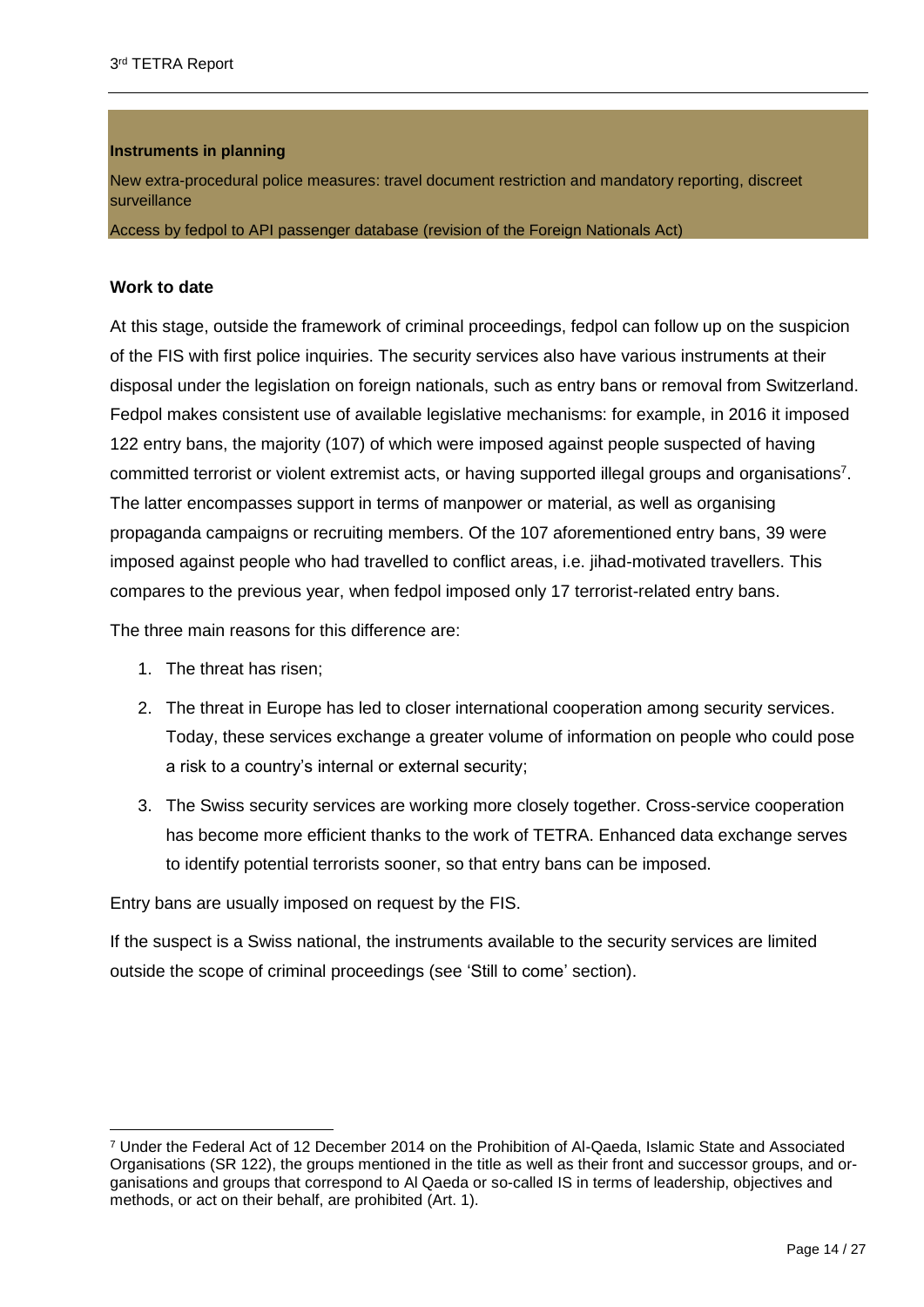#### **Zoom in on…: Departure of two young men living in the French-speaking region of Switzerland**

Two young men living in the French-speaking part of Switzerland conveyed the impression of becoming radicalised and wanting to travel to Syria. However, the evidence was not sufficient for the OAG to open criminal proceedings. Even though the cantonal security services had held a preventive dialogue with the two men (see Stage 2, Early detection), they left Switzerland. Since criminal proceedings had not been initiated, the authorities had limited means of dealing with the case. New police measures (see 'Still to come' section) will provide the authorities in such a situation with more options in future. Once the men's jihadist background was sufficiently documented, the OAG opened criminal proceedings, and the two suspects were taken into remand custody on their return to Switzerland (see Stage 4a, The continuing story).

## **Zoom in on…: Removal**

As part of the Dublin Procedure, the German authorities, in close collaboration with their Swiss counterparts, sent a suspected IS supporter back to Switzerland, where he had submitted his first asylum request. On his arrival in Switzerland the suspect was taken into administrative detention pending removal. At the same time, fedpol issued the man with an entry ban for the Schengen area. Once his passport had been issued, a special flight was organised to repatriate him to his country of origin. The exchange of information between Germany and Switzerland, and between various federal and cantonal services, facilitated the smooth and successful deportation of the man to his home country.

#### **Report on the current situation after a series of terrorist attacks**

Analysing terrorist incidents in Europe is one of the classic areas of police work. Fedpol gathers, records and continually analyses all police information and makes it available to the cantonal police services and the National Police Command. Information is mainly sourced from ongoing judicial proceedings or obtained from fedpol's contacts with cantonal police and foreign partner services, whereby international contacts are of prime importance. Analysts are in regular contact with Europol's European Counter Terrorist Center (ECTC) and with their foreign colleagues.

Ongoing analyses mean that situation reports can be issued swiftly following a terrorist attack. For example, a few hours after the Brussels attacks the security services already had a picture of the suspects' network, showing possible links between the suspects, listing wanted persons and revealing possible connections to Switzerland.

## **Zoom in on…: the Schengen Information System (SIS) – an indispensable instrument for combating terrorism**

The Schengen Information System (SIS) is an indispensable instrument for fighting terrorism. This is particularly the case for Switzerland, which is one of the countries that uses the SIS the most frequently. For example, the SIS can be used to identify and arrest jihad fighters returning to the Schengen area if the database contains an SIS alert on them. Also, discreet surveillance helps the security services to detect suspects' travel routes throughout the Schengen area and uncover their personal environment, and provides valuable investigative leads. The EU, with Switzerland's support, is currently working on further improvements to the SIS aimed at further simplifying and speeding up the exchange of information between Schengen member states and the implementation of measures against terrorist suspects. The fast diffusion of a police alert throughout Europe means there is a better chance of locating a wanted person.

**Fictitious example:** Shortly after a terrorist attack, the security services find identity documents at the scene of the crime, indicating that X was directly involved in the incident. The authorities concerned enter an alert in the SIS database for X's arrest. Within minutes, the alert reaches police services throughout the whole of the Schengen area, and the international search for X is on. Right after the attack, X gets on a train and flees to a neighbouring country, where he is stopped by a police patrol who checks his personal data in the SIS database. As a result of the SIS alert, the database returns a hit and X is arrested.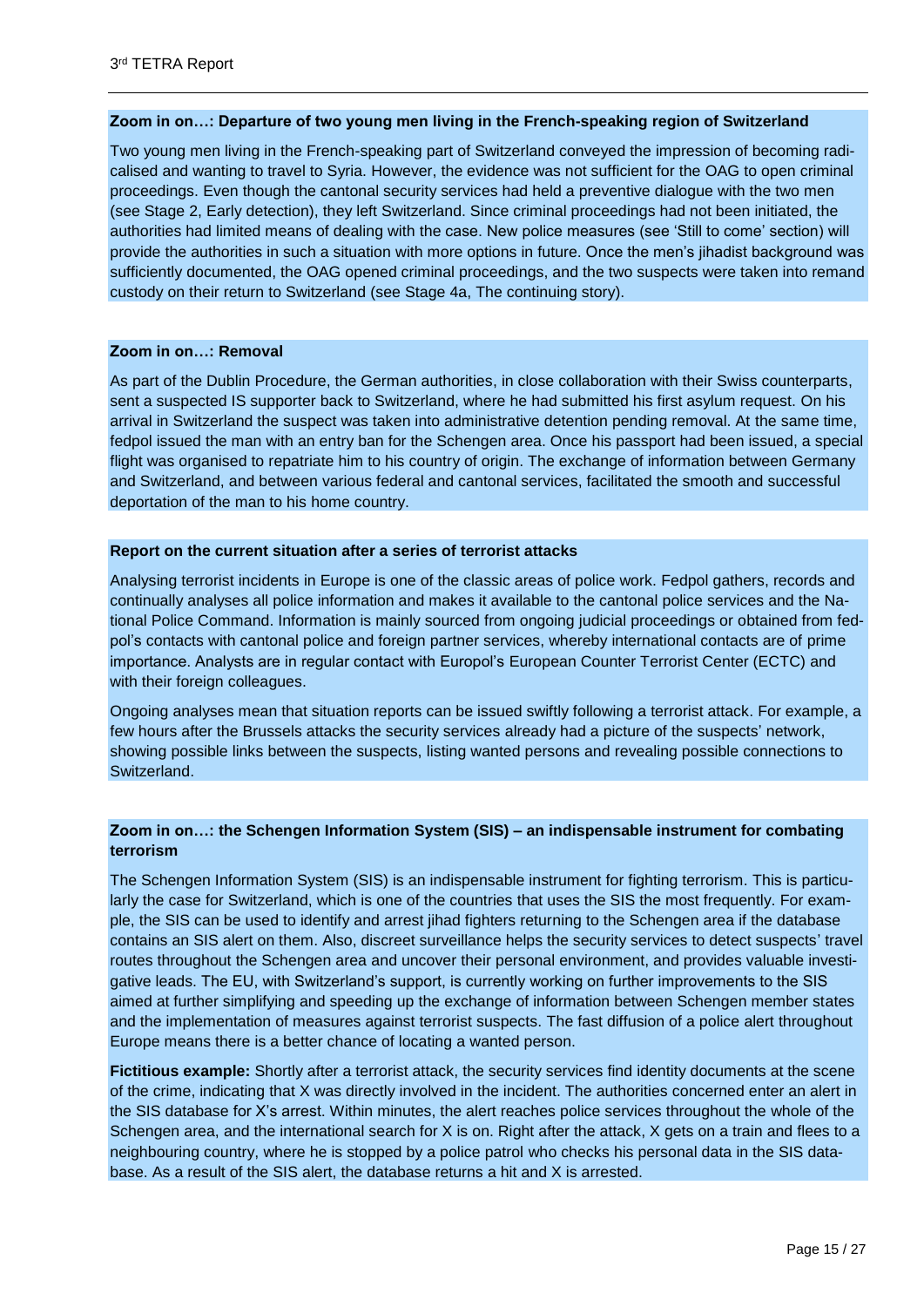# **Still to come**

The Federal Council recognises that the preventive measures currently available to the police are inadequate. It has therefore tasked the Federal Department of Justice and Police with presenting a proposal for improving these measures.

At present, fedpol is compiling a package of extra-procedural measures that include: the obligation to report in person to the police station; the confiscation of identity or travel documents; discreet surveillance of a person by means of an SIS entry (see Chapter 4). In addition, fedpol is examining the groundwork and legal aspects of the following measures:

- amendment of the provisions on deleting websites inciting to violence against people or property;
- restriction of movement, at a local level, for the purpose of preventing terrorism;
- police detention or preventive custody to prevent people travelling abroad for terroristmotivated reasons, and extending the list of reasons for detention pending deportation;
- extending access rights to the Border Guard and State Secretariat for Migration for fedpol databases;
- enhancement of legal instruments for combating terrorist financing.



# <span id="page-15-0"></span>**3.4 Stage 4a: Criminal proceedings and charges**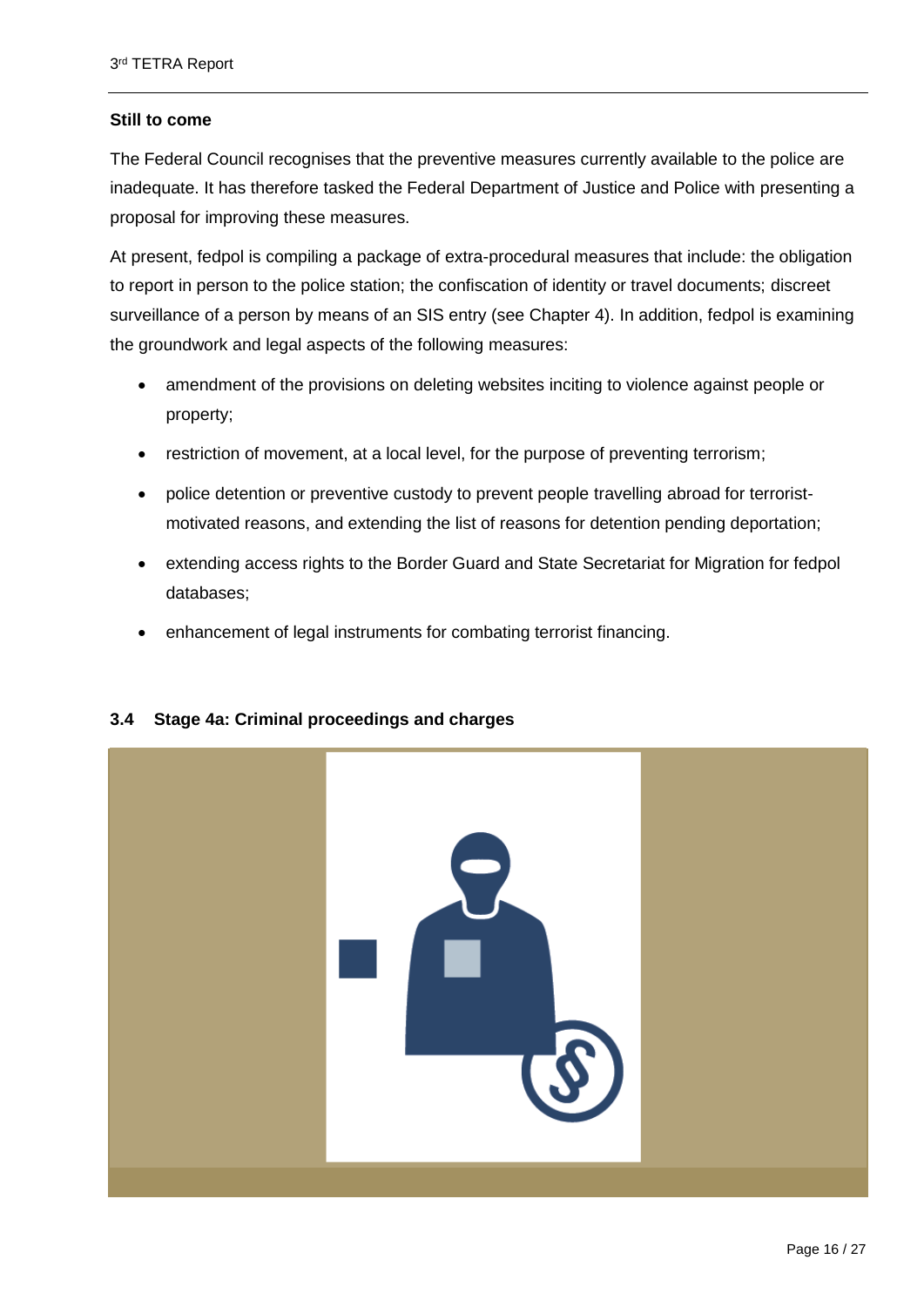#### **Criminal proceedings and charges**

In our case study, fedpol has gathered sufficient evidence against our young man for the Office of the Attorney General to open criminal proceedings. The prosecution authorities have a range of instruments under the criminal procedure code at their disposal. The Federal Intelligence Service can also provide the Attorney General's Office with an official report of its findings.

## **Services responsible**

OAG with investigations by fedpol

Compulsory Measures Court

Federal Office of Justice

## **Existing instruments**

Swiss Criminal Code: Art. 260<sup>ter</sup> (Participating in or supporting a criminal organisation)

Federal Act of 12 December 2014 on the Prohibition of Al-Qaeda, Islamic State and Associated Organisations

Criminal procedure law: compulsory measures (monitoring of communications, surveillance, preventive dialogue, remand or alternative measures such as travel document restriction, mandatory reporting with the police, etc.)

Police cooperation and mutual assistance

Close cooperation between the TETRA security services

## **Instruments in planning**

Revision of the Federal Act of 6 October 2000 on the Surveillance of Postal and Telecommunications Traffic (SPTA)

Modification of the legal provisions on criminal organisations and extension of the IS ban, carried over into perpetual law

Implementation of the Council of Europe Convention on the Prevention of Terrorism and additional protocol

# **Work to date**

At this stage, the law enforcement services have a whole range of instruments at their disposal. Of the more than 70 cases dealt with by fedpol, around 60 are the subject of criminal proceedings by the OAG. The remaining 10 cases are still at the stage of police inquiries (see Stage 3).

The new Federal Act on the Surveillance of Postal and Telecommunications Traffic (SPTA) will come into force on 1 January 2018. It is adapted to the latest technological developments so that in future crime suspects will not be able to evade surveillance by law enforcement services by using new communications technologies. The total revision of this piece of legislation aims to improve surveillance, nothing more.

# **Zoom in on…: The continuing story of a returnee living in the French-speaking region of Switzerland OR Responding to the threat posed by a radicalised person after their release.**

If there is sufficient evidence a person is supporting so-called Islamic State, the law enforcement services can take the suspect into remand custody. However, the person must be released again if there is no reason for extending the duration of detention. Under the provisions on criminal procedures in Switzerland (Art. 237 of the Criminal Procedure Code CrimPC), alternative measures can be ordered instead of, or on release from remand custody if such measures achieve the same result. Alternative measures are only permitted if there is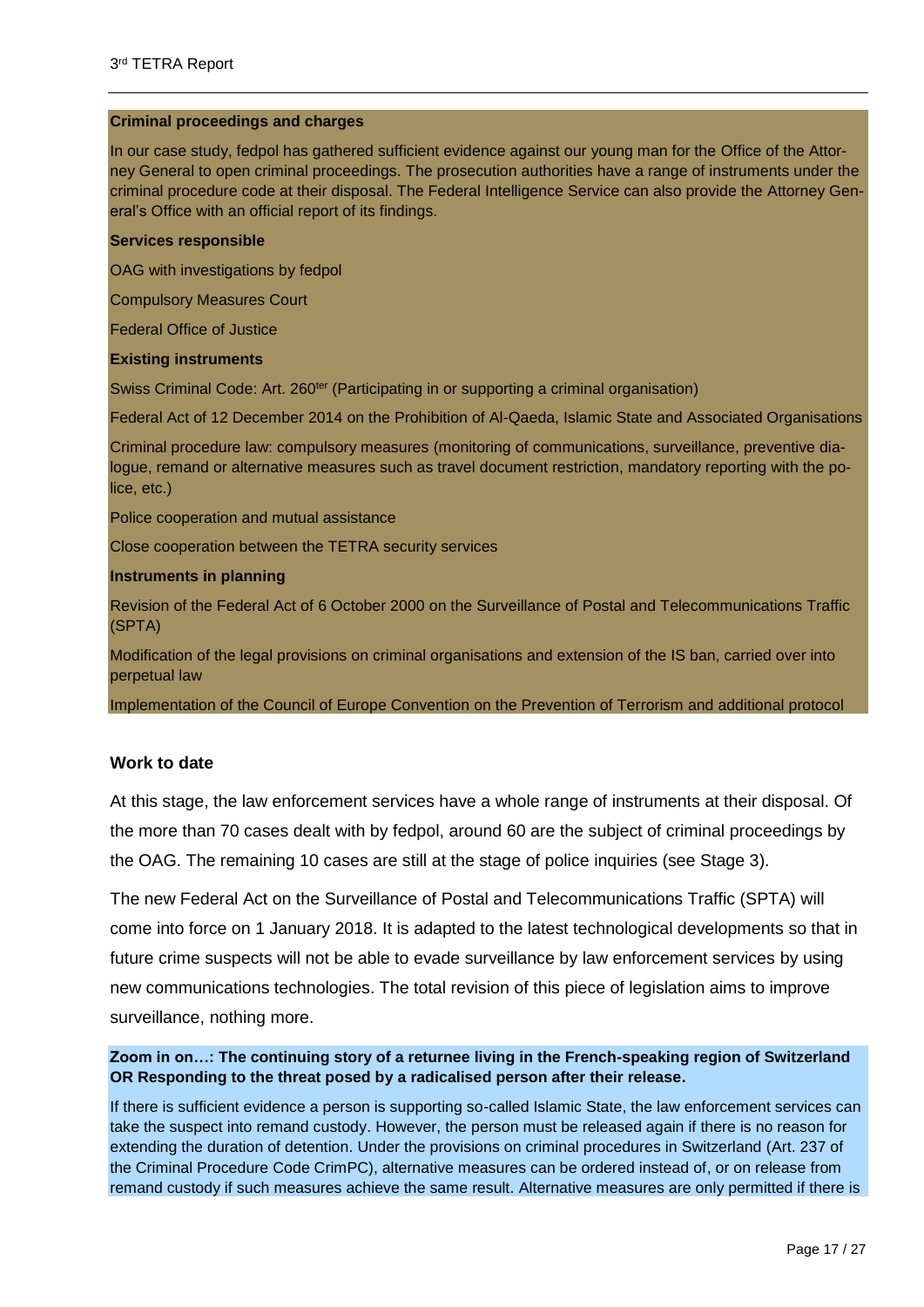no risk of abscondence, no danger of suppressing or tampering with evidence, and no risk of repeating the offence that led to remand custody (see Art. 221 CrimPC).

In our case study, the young man from the French-speaking region of Switzerland returns from Turkey in June 2016 and is arrested at Zurich airport on an OAG warrant. On an application by the OAG, the compulsory measures court lifts the detention order after a certain period and orders alternative measures. Implementing these measures requires close cooperation between the cantonal authorities, fedpol and the OAG. A whole range of police and social welfare measures are necessary to support the young man until his case goes to trial.

A whole range of alternative measures are available, for example: bail; confiscation of identity documents or other official documents; the obligation to remain at home or not to go to a certain place; the obligation to report at regular intervals to an official body, such as the police; the obligation to hold down a regular job; the obligation to undergo a medical examination or treatment; a ban on contact to certain people. In addition, the authorities may order electronic tagging of the accused to ensure compliance with the alternative measures. These measures can be ordered until proceedings are concluded or until the investigation is declared over. If the accused violates one or more of these measures, he may be placed immediately under remand custody again.

# **Still to come**

The Federal Office of Justice (FOJ) is currently compiling draft legislation on implementing the Council of Europe Convention on the Prevention of Terrorism and its additional protocol. The aim of both instruments is to place member states under the obligation to counter certain acts that may lead to the commission of terrorist offences, namely: public provocation, recruitment and training. At the same time, the FOJ will review Art. 260<sup>ter</sup> SCC (criminal organisation), since many have called for a tightening of the provision, as illustrated by a number of parliamentary procedural requests. Moreover, the Cantonal Conference of Justice and Police Directors (CCJPD) has tasked a working group with presenting the FOJ with a proposal, from a practitioner's point of view, for a revised Art. 260ter SCC. Criminal and terrorist organisations pose one of the biggest security threats of our time, and sanctions should reflect this fact. However, at present, the maximum penalty for participating in, or supporting a criminal organisation is five years, making Switzerland no longer credible in international comparison.

The draft legisation by the FOJ should also ensure that the criminal provisions under the Federal Act on the Prohibition of Al-Qaeda, Islamic State and Associated Organisations, which is only in force until the end of 2018, are carried over into perpetual legislation. Federal jurisdiction in prosecuting terrorism has proven positive and must be continued.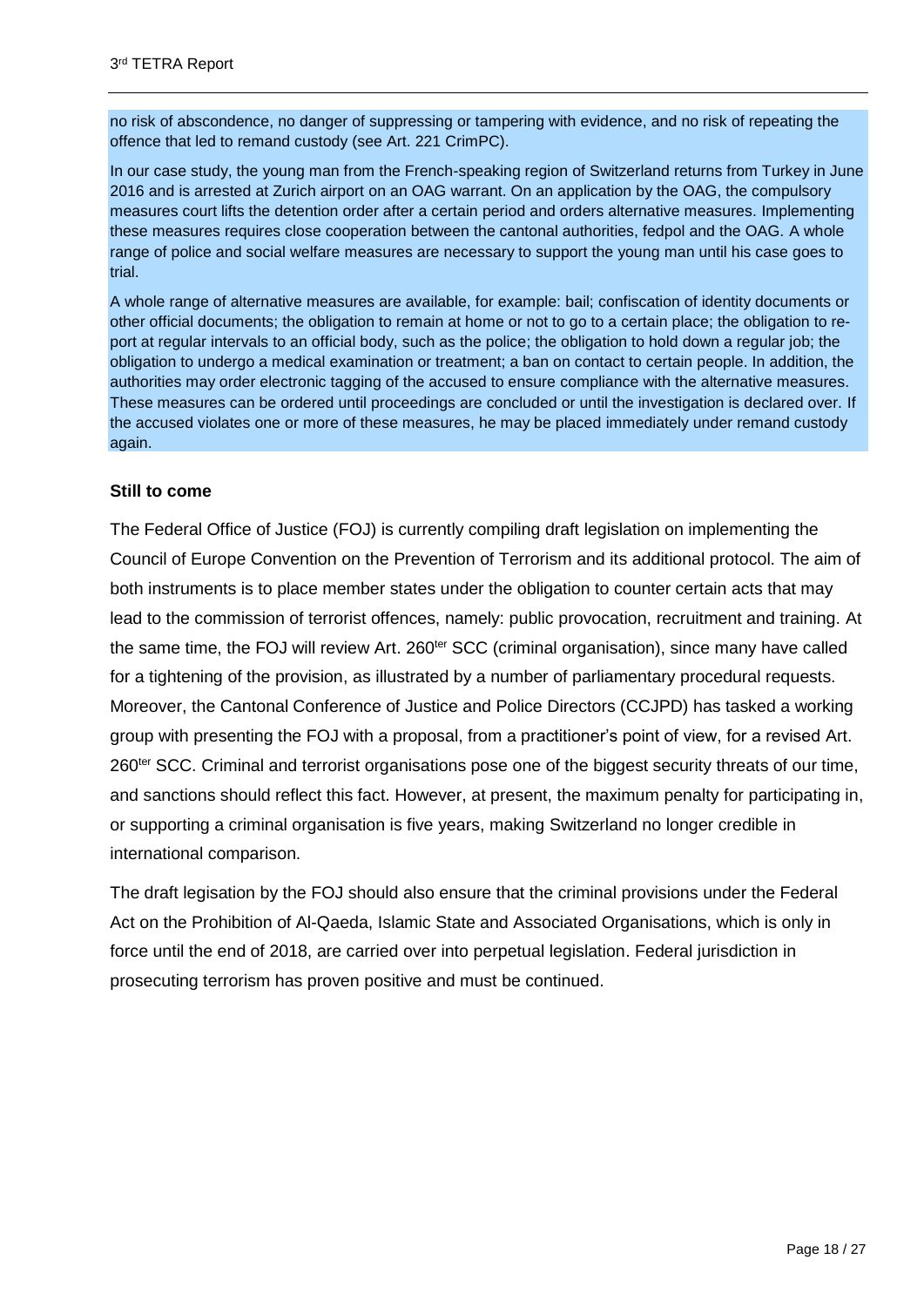# <span id="page-18-0"></span>**3.5 Stage 4b: Conviction**



#### **Conviction**

The criminal charges brought against the accused by the OAG lead to a conviction by the Federal Criminal Court. Our young man may appeal. The Federal Supreme Court can either uphold the judgement or return it to the Federal Criminal Court for reconsideration.

#### **Services responsible**

Federal Criminal Court

Federal Supreme Court

#### **Existing instruments**

Custodial sentence, unconditional or conditional (maximum of 5 years) or with measures (e.g. therapy and indefinite detention, contact ban and exclusion order, activity prohibition order)

Expulsion of foreign nationals who endanger internal or external security (Art. 68 Foreign Nationals Act).

Expulsion of foreign nationals who commit offences after 1 October 2016 (Art. 66a et seq. SCC)

## **Work to date**

In 2015 and 2016, the OAG presented two indictments to the Federal Criminal Court. Both cases were tried by the FCC in 2016 and led to convictions. Two further convictions in the form of summary penalty orders were secured in the same year.

#### **Zoom in on…: Conviction for attempting to join so-called Islamic State**

A young man with dual citizenship was arrested at Zurich airport one afternoon while about to board a flight to Istanbul. He was suspected of wanting to join the IS to die as a martyr. By being on the point of boarding the aircraft, he had already started to put his plan into action. The OAG opened criminal proceedings against him that same day. There was sufficient evidence to show that the accused was intending to travel to the conflict region in Syria, and he was therefore charged with supporting a terrorist organisation. The Federal Criminal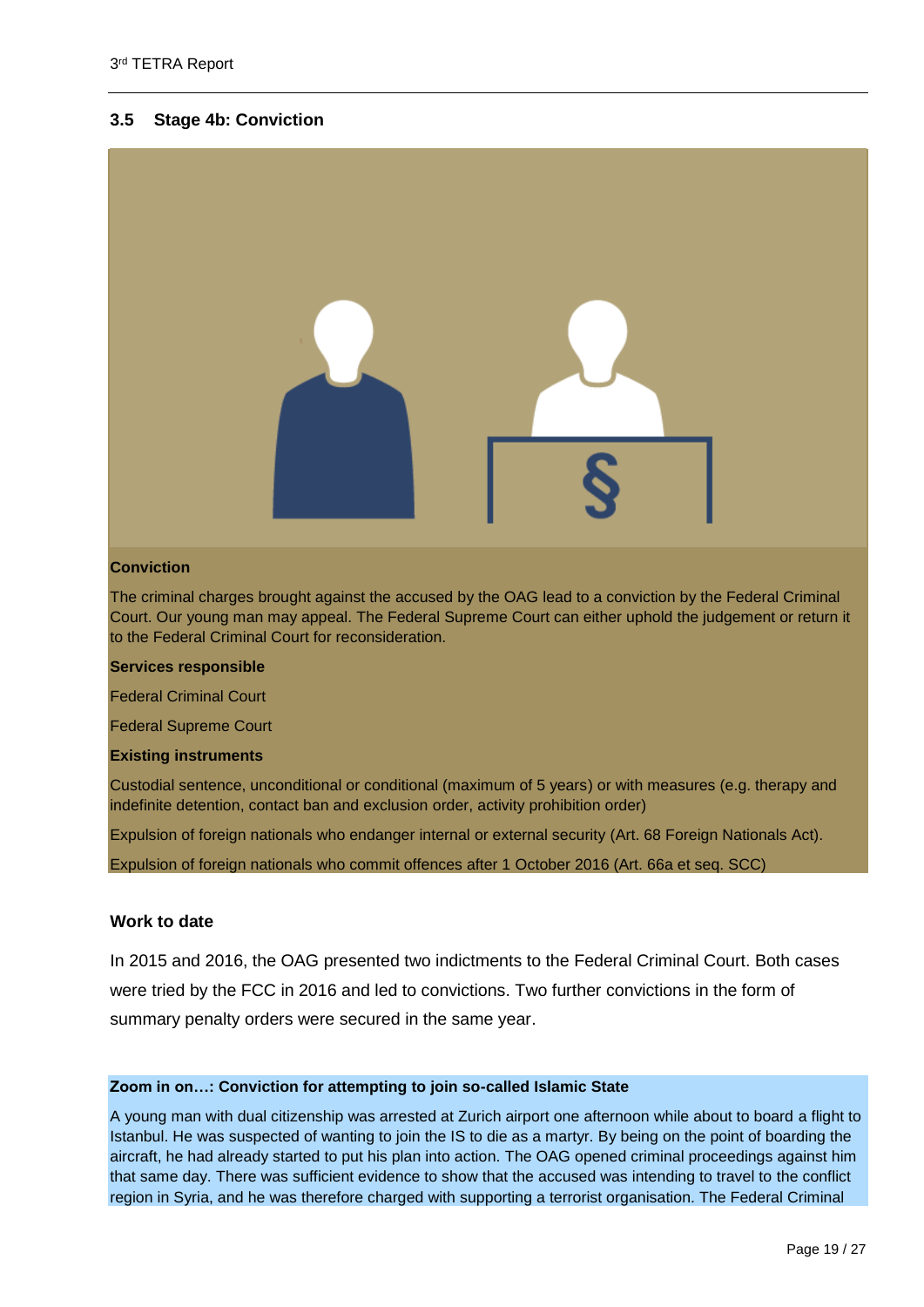Court found him guilty of violating Art. 2 para. 1 of the Federal Act on the Prohibition of Al-Qaeda, Islamic State and Associated Organisations, and sentenced him to an 18-month suspended sentence with a probationary period of two years. The judge also ordered the young man to undergo probationary service that entailed a series of behavioural rules. Moreover, he was monitored for the duration of the probation period.

#### **Zoom in on…: Conviction for representations of acts of violence**

A person residing in Switzerland was accused of moderating a very active jihadist online forum in French for nearly two years. The evidence showed that the website was being used as a propaganda and communication platform for Al-Qaeda and its offshoots. The website contained representations of violence. and calls to kill infidels and to join jihad. As website moderator, the accused had called on users on a number of occasions to carry out acts of violence and put threats about using intimidation. The accused's actions were classified as cyber terrorism and propaganda: he had published various links, including one containing a video depicting torture and one with links to other videos showing scenes of violence. This made him guilty of violating Art. 135 SCC (representations of acts of violence) and Art. 260ter SCC (supporting a criminal organisation). The Federal Criminal Court convicted the accused in April 2016 to 180 daily penalty units and a probationary period of three years.

In addition, the prosecution service initiated proceedings to deport the man and impose an entry ban on him entering Switzerland in future.

# <span id="page-19-0"></span>**3.6 Stage 5: Enforcement of sentence**



#### **Services responsible**

Authorities charged with enforcing sentences and measures

#### **Existing instruments**

Enforcement of custodial sentence in a penal institution, accompanying measures (e.g. therapy) on a case-bycase basis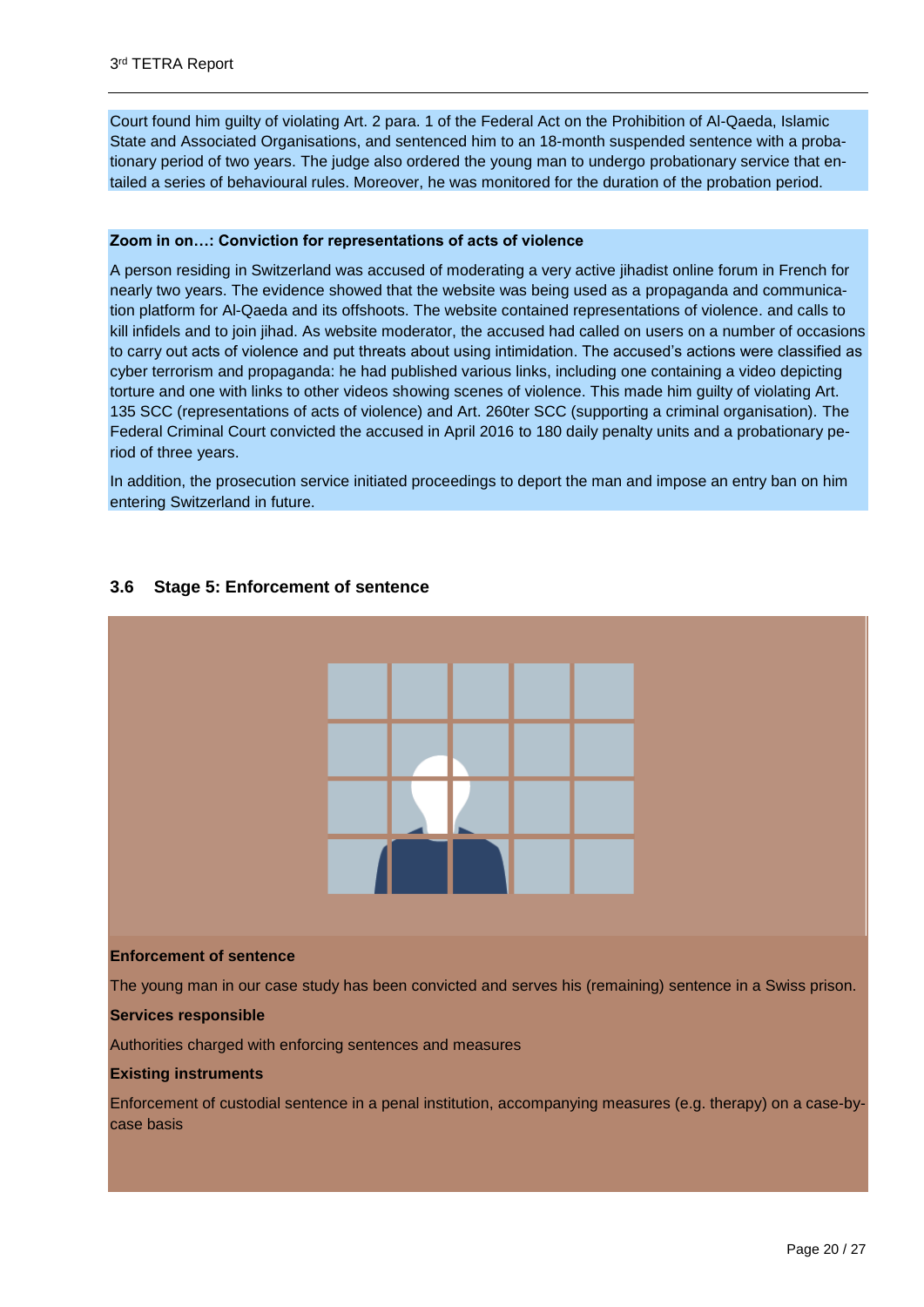## **Instruments in planning**

Optimise the exchange of information between the security services and judicial authorities before and during imprisonment, on release from prison and when determining probation conditions. Intensify knowledge transfer and exchange of experience between the security services and judicial authorities. Examine the prison regime and the objectives of imprisonment (deradicalisation).

# **Work to date**

Last year several cases showed that the mutual exchange of information between security and migration services, and the judicial authorities was inadequate.

The justice enforcement services rely on information from the security services about the past life of their inmates. A clearly regulated exchange of information would make it easier for the appropriate authorities to assess the danger posed by radicalised prisoners. In the event that the person continues to pose a threat to security after release from prison, the authorities concerned should be able to take the necessary police and intelligence-related measures in good time.

# **Still to come**

The issue of optimising information exchange between the justice enforcement services and law enforcement is being looked into. Steps should be taken to raise awareness among the various stakeholders, if necessary specific measures should be implemented.



# <span id="page-20-0"></span>**3.7 Stage 6: After completion of sentence**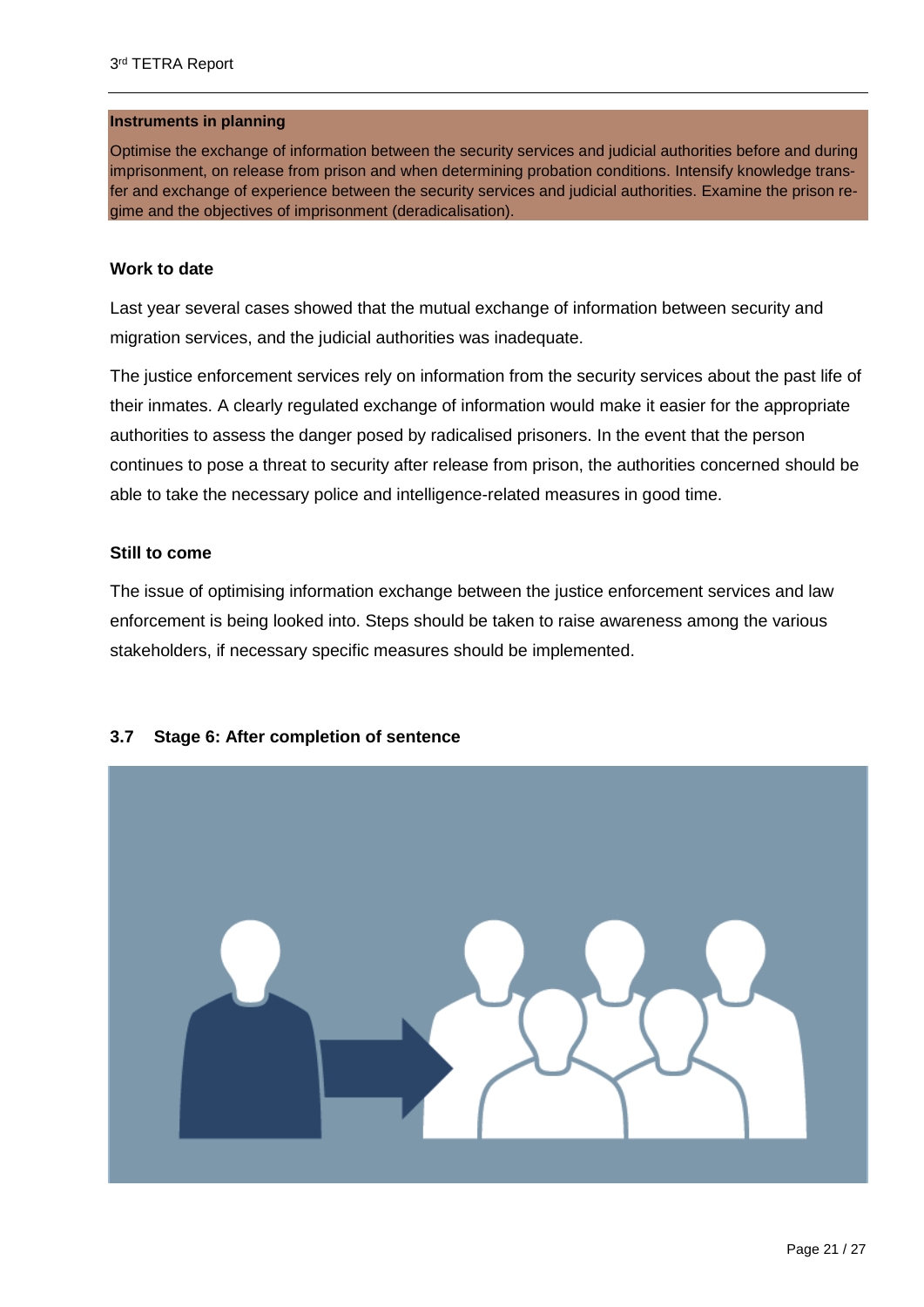#### **After completion of sentence**

Our young man has completed his sentence. He has come full circle. The judicial authorities consider him a free man. But is he still radicalised and violent? Is he still dedicated to jihadist propaganda and does he wish to continue killing? Or has he renounced his former convictions and does he want to reintegrate into society?

#### **Services responsible**

Authorities charged with enforcing sentences and measures, migration authorities, social services, cantonal and municipal police

FIS, SEM, fedpol

#### **Existing instruments**

Revocation of dual citizenship

Deportation and entry ban if a threat to internal security

Mandatory deportation by court order for offences committed after 1 October 2016

Revocation of residence status

Police measures based on cantonal law

Individual support by social services

Measures under stages 1 and 2

#### **Instruments in planning**

New extra-procedural police measures: travel document restriction and mandatory reporting, discreet surveillance

National Action Plan to Prevent Radicalisation and Violent Extremism

# **Work to date**

The first offenders have been convicted of supporting so-called Islamic State and are serving their sentence. Questions now arise as to their resocialisation on completion of their sentence. How can the authorities manage people who possibly are still radicalised? How can we assess the potential threat they pose? Did the time in prison strengthen their radical convictions? How can they be reintegrated into society? Do they want to be resocialised? Despite any hope at the start of radicalisation (Stage 1) that a person may turn away from their jihad-motivated convictions, the question of resocialisation at the end of the cycle is a difficult and complex issue. Round-the-clock surveillance is simply not feasible.

The challenges of deradicalisation and reintegration do not solely concern Swiss jihadists. There are also a number of foreign nationals who pose a threat to the internal or external security of Switzerland, but who cannot be simply deported to their home country or country of origin. If, by expelling them from Switzerland, they are at risk of torture, or cruel, inhuman or degrading treatment or punishment, they can not be deported under the provisions of the Swiss Constitution, the European Convention on Human Rights and international law. Therefore, they remain in Switzerland.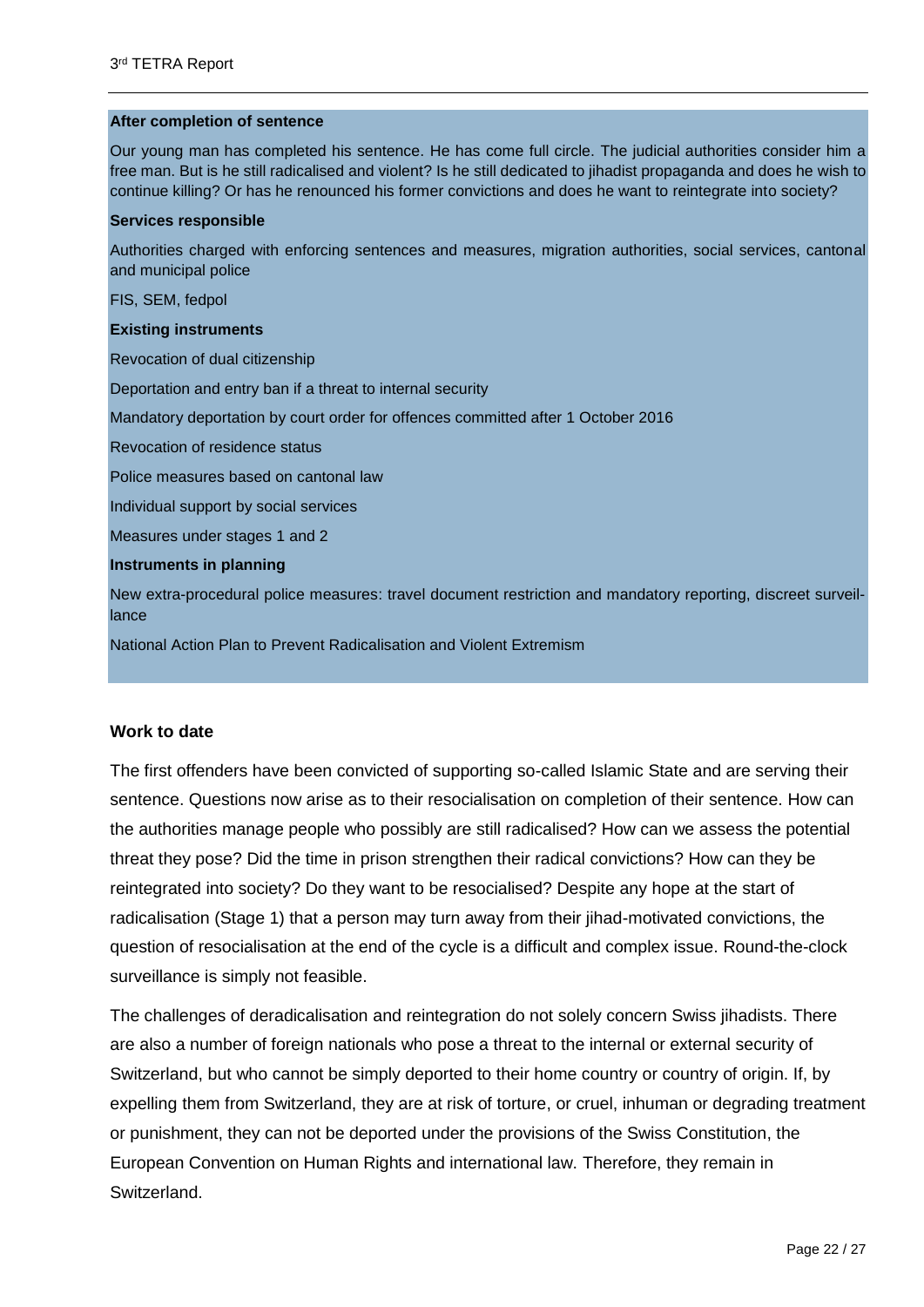# **Zoom in on…: Removal order**

In spring 2016, a court convicted a person of supporting a criminal organisation and sentenced them to a custodial sentence of several years. After completing two-thirds of the sentence, they were released from prison ahead of time for good conduct. The security services, however, concluded that the person still posed a threat to the security of Switzerland and ordered their removal from the country.

The person appealed against this decision and the case is still pending. Until a definite decision is reached, the person can move around freely, although the cantonal authorities have ordered supporting measures. Fedpol was in favour of placing the person in custody pending removal, but the court responsible did not order their detention because being a threat to internal security is not a reason, under current law, for placing a person in detention to ensure removal from Switzerland.

#### **Zoom in on…: Deradicalisation in judicial enforcement institutions – DERAD and RAN**

DERAD is an initiative for social coherence, prevention and dialogue. It has been providing specially-tailored intervention dialogue for prison inmates susceptible to radicalisation since 1 February 2016 in cooperation with the Austrian Ministry for Justice. DERAD is composed of political scientists, scholars of Islamic studies, educationalists and theologists with practical experience in the field of violent extremism, deradicalisation and prevention. DERAD's efforts in the field of deradicalisation go hand in hand with the efforts by the judiciary, special services and probation services in Austria.

These efforts are listed as best practices in the European Commission's Radicalisation Awareness Network (RAN), a network of practitioners in the field of preventing radicalisation and violent extremism. RAN is compsed of various working groups in which experience, knowledge and lessons learned are exchanged. Participation in the network is open to any person or service from the field of radicalisation prevention, including from Switzerland. Anyone interested in participating in the network should contact the head of the individual working groups via the website<sup>8</sup>.

# **Still to come**

To enable the federal security services to take specific action against such persons, the Federal Council tasked the Federal Department of Justice and Police on 22 June 2016 with presenting a draft consultation paper on new preventive police measures to combat terrorism (see Chapter 3.3) at the end of 2017. At cantonal level, proposals and measures are being developed as part of the National Action Plan (see 'Stage 1' section, chapter 3.1).

# <span id="page-22-0"></span>**4 FIGHTING TERRORISM THROUGH CLOSE INTERNATIONAL COOPERATION**

Combating terrorism effectively requires a global effort. International cooperation is therefore an essential aspect. In Switzerland's strategy for fighting terrorism, approved in autumn 2015, the Federal Council takes the national and international aspect of terrorism into account in its domestic and foreign policy. Switzerland is actively engaged through its foreign policy in combating terrorism and its

<sup>8</sup> [https://ec.europa.eu/home-affairs/what-we-do/networks/radicalisation\\_awareness\\_network\\_en](https://ec.europa.eu/home-affairs/what-we-do/networks/radicalisation_awareness_network_en)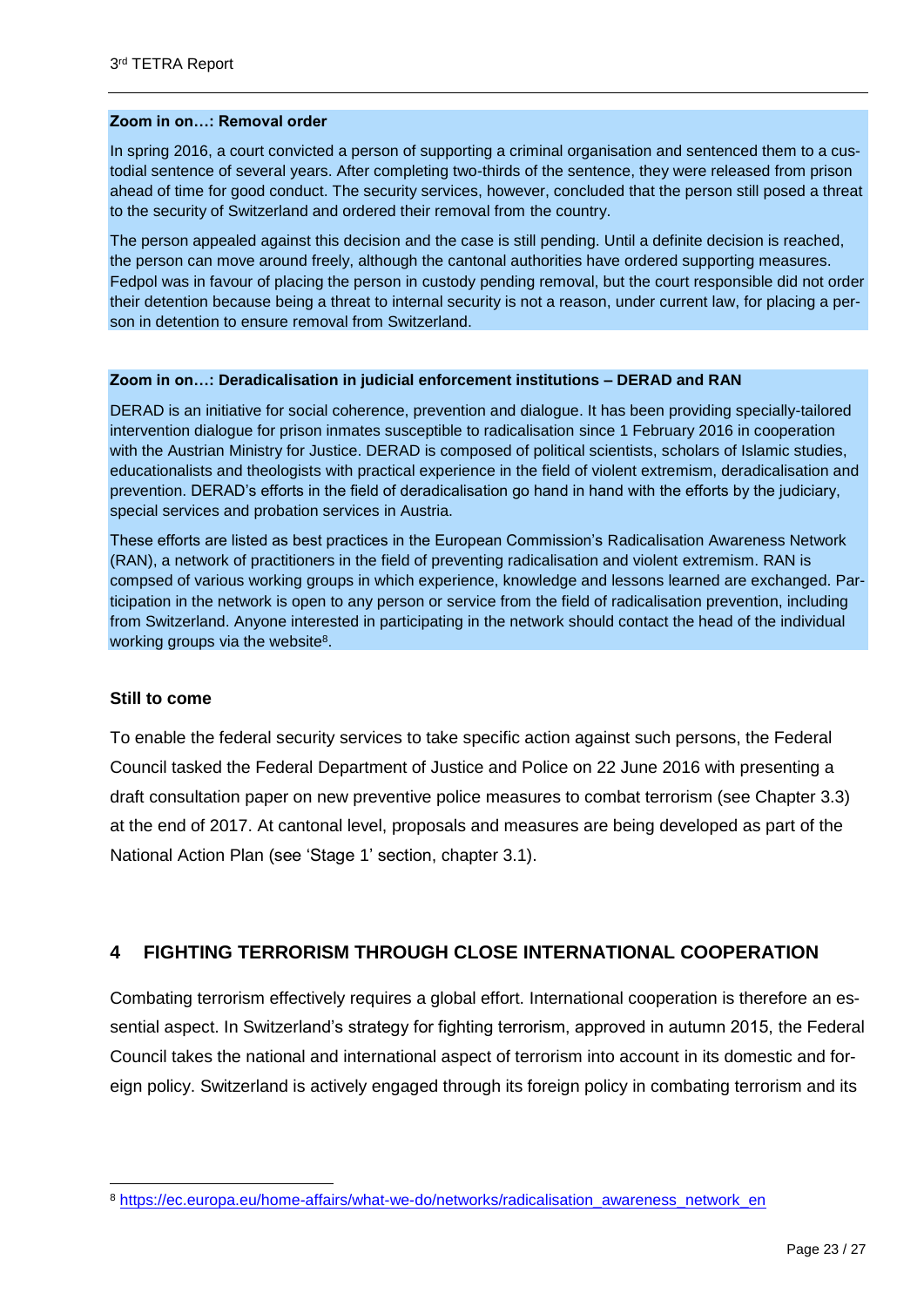causes. Besides promoting the compliance with international law, it also attaches great importance to preventing violent extremism, with emphasis on the situation of children and young people.

Since the 2<sup>nd</sup> TETRA Report, considerable progress has been made which is worthy of mention here. With regard to the prevention of violent extremism – an aspect that the Federal Council identified as a foreign police priority in fighting terrorism – Switzerland launched its Foreign Policy Action Plan on Preventing Violent Extremism in April 2016, aimed at providing the states and communities concerned with support in creating a social environment where people are not drawn to politically or ideologically motivated violence. This means depriving violent extremism of its breeding ground by addressing its direct and structural causes, a response that requires a long-term commitment to issues regarding conflict and transition, among other things. As a result of the current situation, work is focussed at present on the south European region.

Switzerland also supports the **United Nations'** Global Counter-Terrorism Strategy, adopted in 2006, and the UN Plan of Action to Prevent Violent Extremism, developed in the same year. A further example of international cooperation was the visit by the UN Security Council's Analytical Support and Sanctions Monitoring Team to Switzerland in September 2016: this body is responsible for analysing and monitoring sanctions against the Islamic State in Iraq and the Levant (ISIL-Daesch), Al-Qaeda, the Taliban and people and organisations that support these groups. It was the second visit by the monitoring team to Switzerland since its first visit in 2006. During its stay, the team met with representatives from federal services and the customs-free warehouse in Geneva, and exchanged information on terrorist-related threat analyses and the implementation of the sanctions and recommendations concerning ISIL, Al-Qaeda and the Taliban. Switzerland had the opportunity of informing the monitoring team about its counter-terrorism efforts and the challenges it is expecting to face, in particular concerning the illegal trafficking of cultural artefacts. The information gathered by the team during its visit to Switzerland will be incorporated, in anonymous form, into other, more comprehensive reports on the threat situation and the implementation of ISIL/Al-Qaeda/Taliban-related sanctions and recommendations.

Switzerland was also actively involved in various initiatives by the **Global Counterterrorism Forum**. As a result of the increasing number of foreign fighters returning to Europe from Syria and Iraq, the GCTF gathers and evaluates best practices for a more effective response to the problem of 'returnees'. The aim is to help governments in dealing with returnees and the potential threat they pose to security. The Addendum to The Hague-Marrakech Memorandum on Good Practices for a More Effective Response to the FTF Phenomenon, with a focus on returning FTFs<sup>9</sup>, was endorsed at the Ministerial Plenary Meeting of the GCTF in September 2016. The Neuchâtel Memorandum on

<sup>9</sup> [https://www.thegctf.org/Portals/1/Documents/Toolkit-documents/English-Addendum-to-The-Hague-Marra](https://www.thegctf.org/Portals/1/Documents/Toolkit-documents/English-Addendum-to-The-Hague-Marrakech-Memorandum.pdf)[kech-Memorandum.pdf](https://www.thegctf.org/Portals/1/Documents/Toolkit-documents/English-Addendum-to-The-Hague-Marrakech-Memorandum.pdf)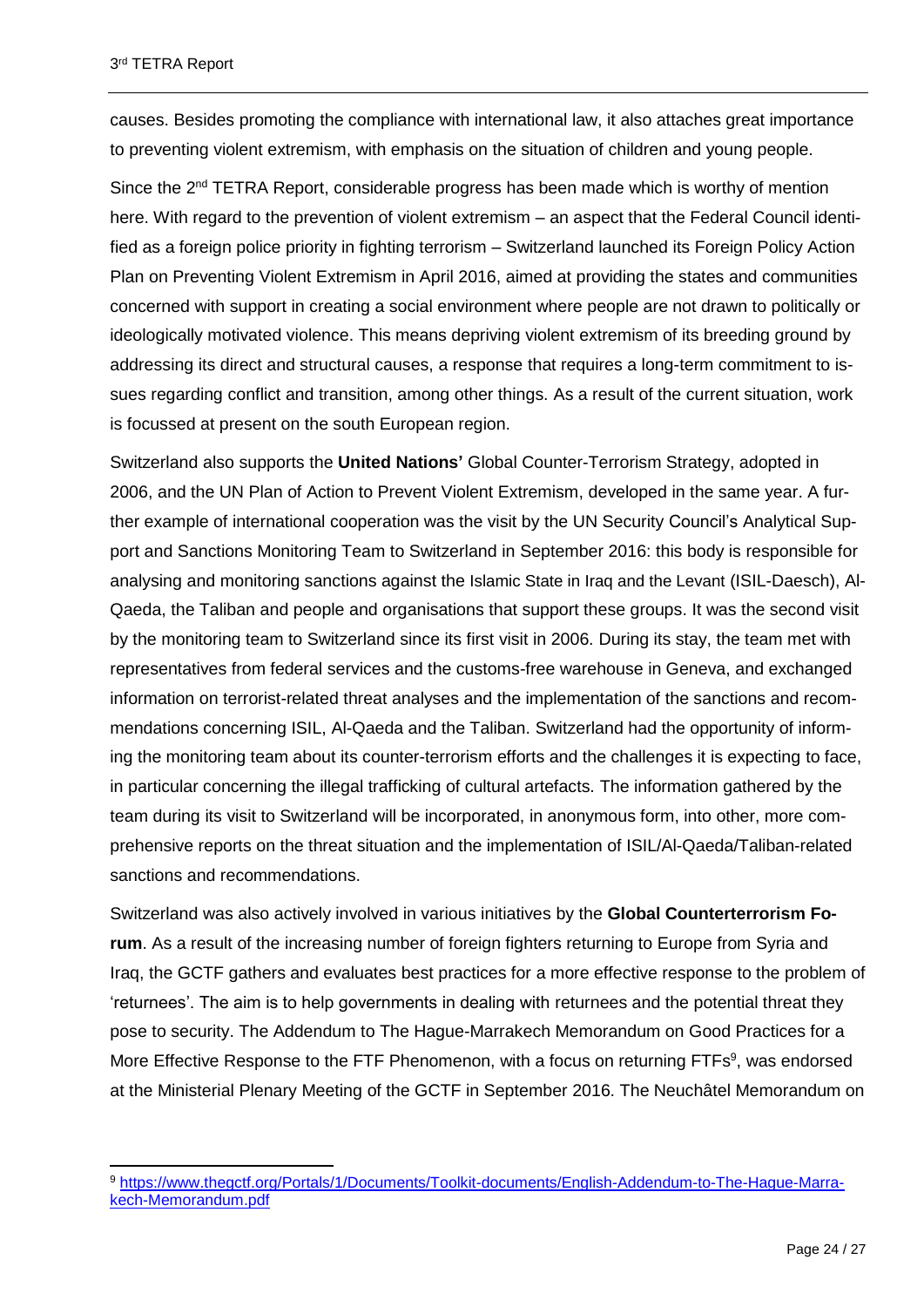Good Practices for Juvenile Justice in a Counterterrorism Context<sup>10</sup>, an initiative launched by Switzerland to address issues concerning prevention, compliance with the rule of law and the specific situation of children and young people, was endorsed at the same meeting.

With the aim of developing standards to remove illegal content from the internet and of addressing the strategic communications' dimension to preventing violent extremism, Switzerland and the United Kingdom launched a joint initiative in the GCTF in autumn 2016 to gather and evaluate good practices. It is expected that recommendations will be endorsed at the GCTF Ministerial Meeting in September 2017.

The Lisbon Treaty attaches great importance in Article 2 to the area of freedom, security and justice in the chapters on:

- policies on border checks, asylum and immigration;
- judicial cooperation in civil matters;
- judicial cooperation in criminal matters;
- police cooperation.

According to the treaty, national security remains the sole responsibility of individual member states. However, they are at liberty to continue cooperation between national security systems. With regard to the intelligence services, this means it is legitimate for Switzerland and Norway, together with the services of the EU member states responsible for security, to participate in the **Counter Terrorism Group CTG,** whose aim is the exchange of intelligence to combat terrorism in Europe. The group was established following the 9/11 attacks in 2001. Intelligence is exchanged at expert meetings and via a secure platform. In view of the heightened terrorist threat and the number of terrorist attacks that have been carried out successfully or thwarted in the last three years, the exchange of information has been intensified both in terms of quantity and quality. The new Intelligence Service Act will strengthen international communications further, since the FIS will be in a position to access online databases, leading to a further improvement in the exchange of information concerning prevention.

The attacks in Paris, Brussels, Copenhagen, Nice, Berlin and Istanbul illustrate that combating terrorism concerns all European countries. Switzerland therefore endeavours to further strengthen the exchange of information with the EU member states. In this regard, **Europol** plays a fundamental role: its European Counter Terrorism Centre ECTC has been operational since the beginning of 2016. The ECTC aims to facilitate better coordination between national security services in combating terrorism. Since September 2016, a Swiss anti-terrorism liaison officer has

<sup>10</sup> [https://www.thegctf.org/Portals/1/Documents/Toolkit-documents/English-Neuch%C3%A2tel-Memorandum](https://www.thegctf.org/Portals/1/Documents/Toolkit-documents/English-Neuch%C3%A2tel-Memorandum-on-Juvenile-Justice.pdf)[on-Juvenile-Justice.pdf](https://www.thegctf.org/Portals/1/Documents/Toolkit-documents/English-Neuch%C3%A2tel-Memorandum-on-Juvenile-Justice.pdf)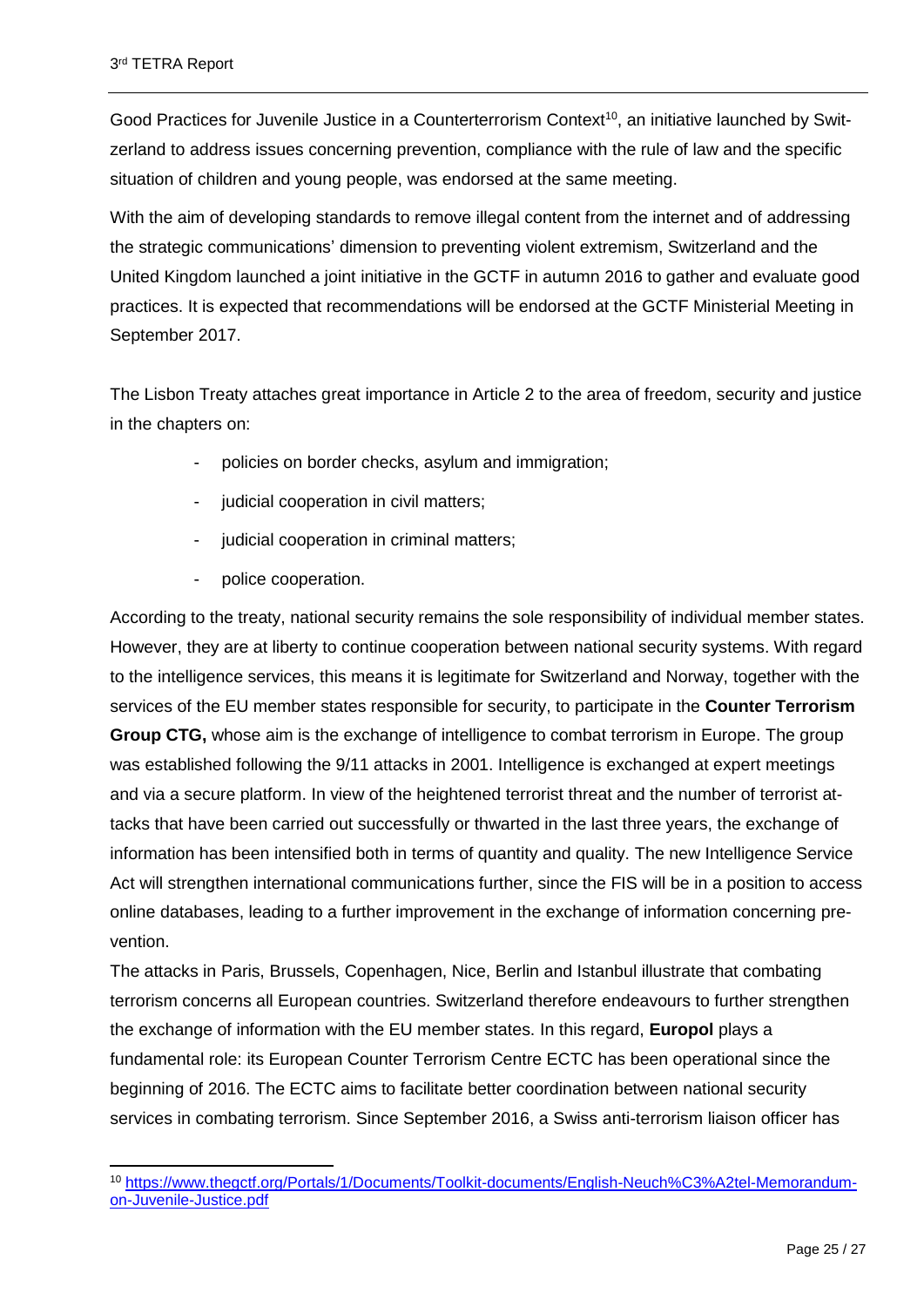been stationed at Europe and is involved in the work at the ECTC. The liaison officer ensures that the information transmitted by Switzerland to Europol is systematically and consistently incorporated into the appropriate databases and information platforms. He also guarantees that requests by Switzerland for information from the European Information System EIS are replied to without delay. Although Switzerland, as a third country, does not have direct access to the EIS, it campaigns at political level to gain access to the database. Switzerland also exchanges information at regular intervals with Europol's Focal Points and collaborates closely with the EU Internet Referral Unit to get extremist content removed from the internet. The EU Internet Referral Unit at Europol roots out terrorist material on the web and forwards it to the appropriate internet provider for removal. Around 90 percent of the content requested for removal is taken down by social media and websites providers.

The **network of police attachés** has been adapted to the operational requirements of fighting terrorism. Besides dispatching a liaison officer to The Hague, a Swiss police attaché has been stationed in Turkey since October 2016. A further attaché will begin work in Tunisia in April 2017.

Switzerland is proactive at a political level to be included in the measures by the EU member states. Hence, since 2016, it is a **member of the G15 group**, an informal group of interior ministers from the EU member states particularly affected by terrorism and foreign fighters. And since December 2016 it has been involved in the work by the European Internet Forum, a platform of EU interior ministers, high-ranking representatives from major IT companies, Europol and the European Parliament and the EU Counter-Terrorism Coordinator. The forum aims to develop a joint strategy for detecting and combating harmful content online. Through its participation, Switzerland hopes to be better placed in talking to providers such as Facebook, Google and Twitter about removing or seizing extremist material on the internet.

# **Terrorist financing**

On 7 December 2016, the Financial Action Task Force (FATF) published its latest report. The report highlighted several positive aspects of Switzerland's fight against money laundering and terrorist financing at national level, but also criticised a lack of international cooperation. Fedpol takes this critique seriously, since international cooperation is an essential element of its strategy in fighting terrorism.

Switzerland can only respond to a request by a foreign service for information relating to money laundering or terrorist financing if a Suspicious Activity Report (SAR) has been filed in Switzerland. Of the 3,621 requests submitted by foreign FIUs in 2015, 60 per cent had to be turned down because no SAR had been submitted. Fighting terrorism is one of Switzerland's priorities and international cooperation is indispensible; this applies also to combating terrorist financing. For this reason the critique voiced on the occasion of the FATF assessment will be thoroughly examined.